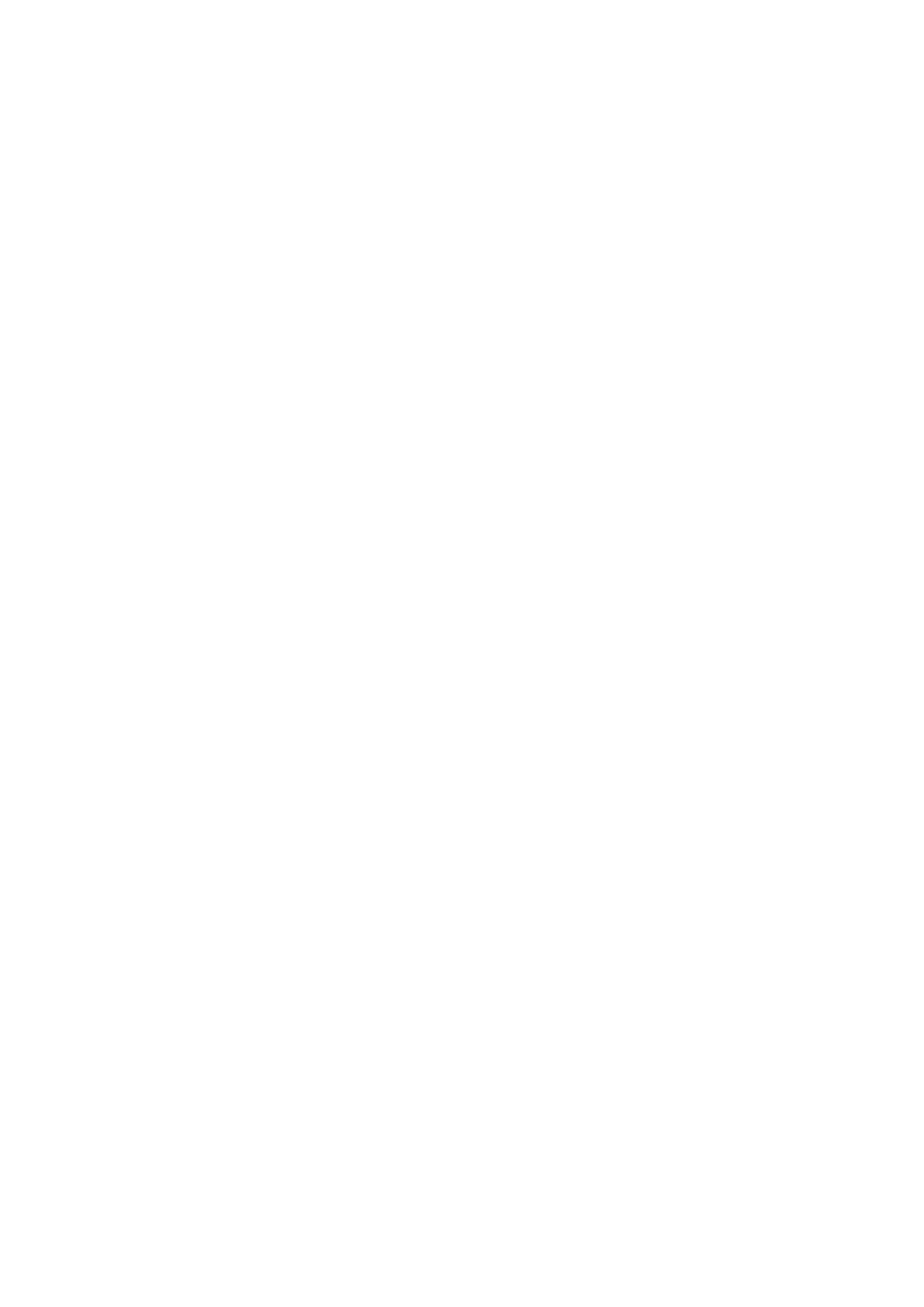#### 1. Introduction.

We are interested in the discretization of the following system, set in a bounded connected open set  $\omega$  in  $\mathbb{R}^2$  with a Lipschitz-continuous boundary:

$$
\begin{cases}\n-\mu_1 \Delta u_1 - \lambda = f_1 & \text{in } \omega, \\
-\mu_2 \Delta u_2 + \lambda = f_2 & \text{in } \omega, \\
u_1 - u_2 \ge 0, & \lambda \ge 0, \quad (u_1 - u_2)\lambda = 0 & \text{in } \omega, \\
u_1 = g & \text{on } \partial \omega, \\
u_2 = 0 & \text{on } \partial \omega.\n\end{cases}
$$
\n(1.1)

Indeed, such a system is a model for the contact between two membranes and can easily be derived from the fundamental laws of elasticity (more details are given in [3, §2]). In this model, the unknowns are the displacements  $u_1$  and  $u_2$  of the two membranes, and the Lagrange multiplier  $\lambda$  which represents the action of the second membrane on the first one (equivalently  $-\lambda$  represents the action of the first membrane on the second one). The coefficients  $\mu_1$  and  $\mu_2$  are positive constants which represent the tensions of the membranes. The data are the external forces  $f_1$  and  $f_2$  and also the boundary datum g: Indeed the boundary conditions in system (1.1) mean that the first membrane is fixed on  $\partial\omega$  at the height q, where q is a nonnegative function, and the second one is fixed at zero.

The analysis of problem (1.1) was first performed in [3,  $\S3$ ] in the case  $g = 0$  of homogeneous boundary conditions (which is simpler but less realistic) and extended to the general case in [4, §2]. In both situations, two variational problems are considered: A full system satisfied by the three unknowns, made of a variational equality and a variational inequality, and a reduced problem consisting of a variational inequality, where the unknowns are the displacements of the membranes. Relying on these formulations, we have proposed in [4] a discretization made in two steps. In a first step, we introduce a finite element discretization of the reduced problem, prove that the discrete problem is well-posed, and establish optimal a priori estimates under minimal regularity assumptions. The discretization of the full problem relies on the reduced discrete problem but is more complex. It requires the introduction of a dual mesh and can be interpreted as a finite volume scheme. The corresponding discrete problem is well-posed, and optimal a priori error estimates are also derived.

After the pioneering works [13] by Hlaváček, Haslinger, Nečas, and Lovíšek (see Theorem 4.2 in this book) and [1] by Ainsworth, Oden, and Lee, a huge amount of work has been performed on the a posteriori analysis of variational inequalities, see, e.g., [2], [5],  $[11]$ ,  $[14]$ ,  $[16]$ ,  $[19]$ ,  $[20]$ , and the references therein. It can be noted that, in [11], a mixed problem coupling a variational equality and an inequality is also considered. On the other hand, a way of handling the local nullity of the Laplace operator applied to piecewise affine functions is proposed in [18]; it relies on the introduction of an auxiliary function which can be considered as an interpolate of the gradient of the discrete displacement. By combining these two approaches, we introduce three families of error indicators: The first two ones are linked to the residual of the first two lines of system (1.1), while the third one deals with the equation  $(u_1 - u_2)\lambda = 0$  in the third line (indeed, the nonnegativity of the two functions  $u_1 - u_2$  and  $\lambda$  is preserved by the discrete solution). We thus prove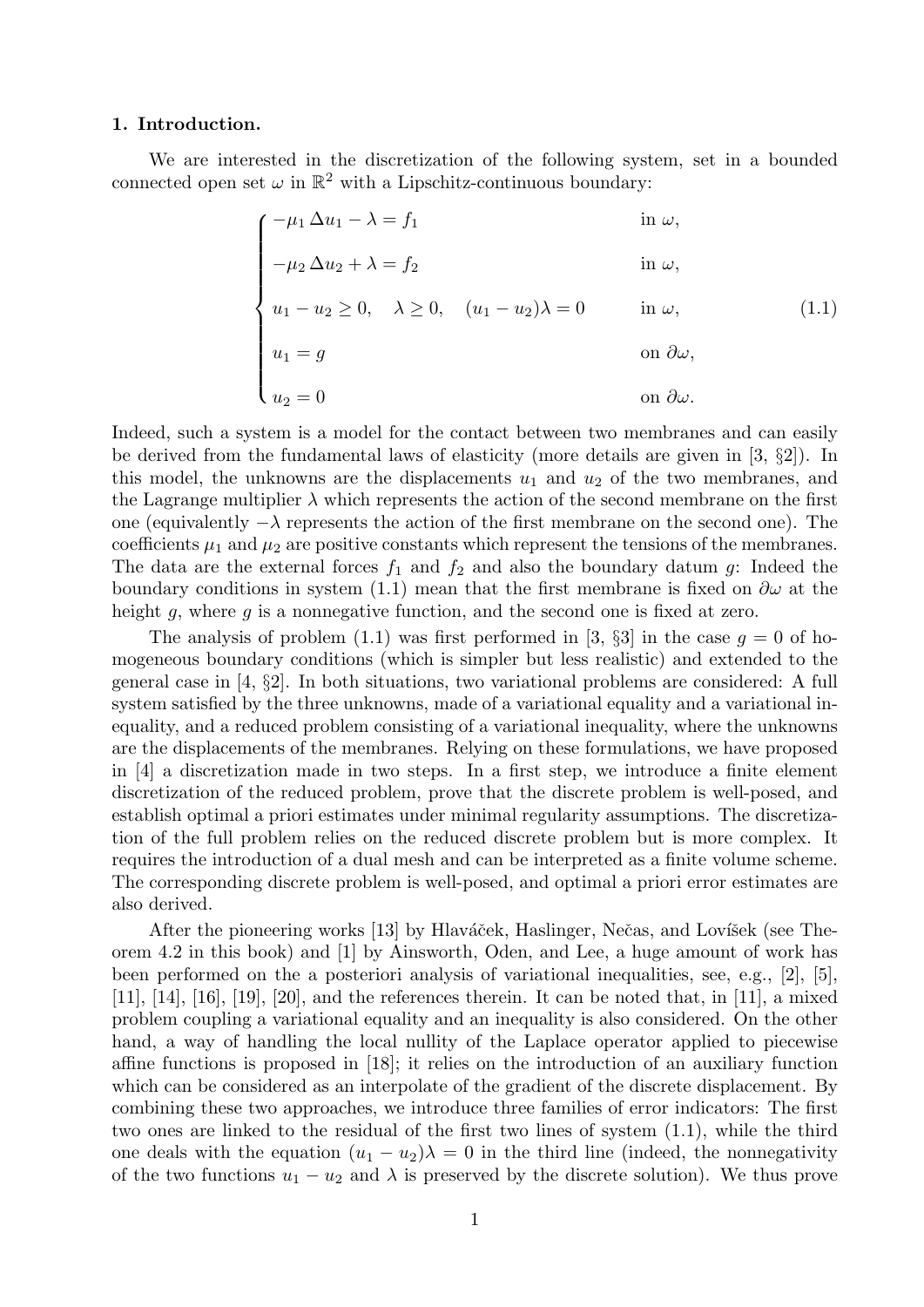optimal a posteriori error estimates. Moreover, since the upper bounds for the indicators are local, we think that they are an efficient tool for mesh adaptivity.

Numerical experiments are performed in two cases: First for a given solution in order to verify the good convergence properties of the discretization, second for unknown solutions when working with simple but illustrative choices of the function g.

Acknowledgement: The authors are deeply grateful to Frédéric Hecht for his kind help in using the detailed parts of the code FreeFem++.

An outline of the paper is as follows.

• In Section 2, we recall the variational formulations of system  $(1.1)$  and its well-posedness. Next, we describe the discrete problem that is proposed in [4, §3–4] and recall a priori error estimates.

- A posteriori error estimates for this discretization are established in Section 3.
- Numerical experiments are presented in Section 4.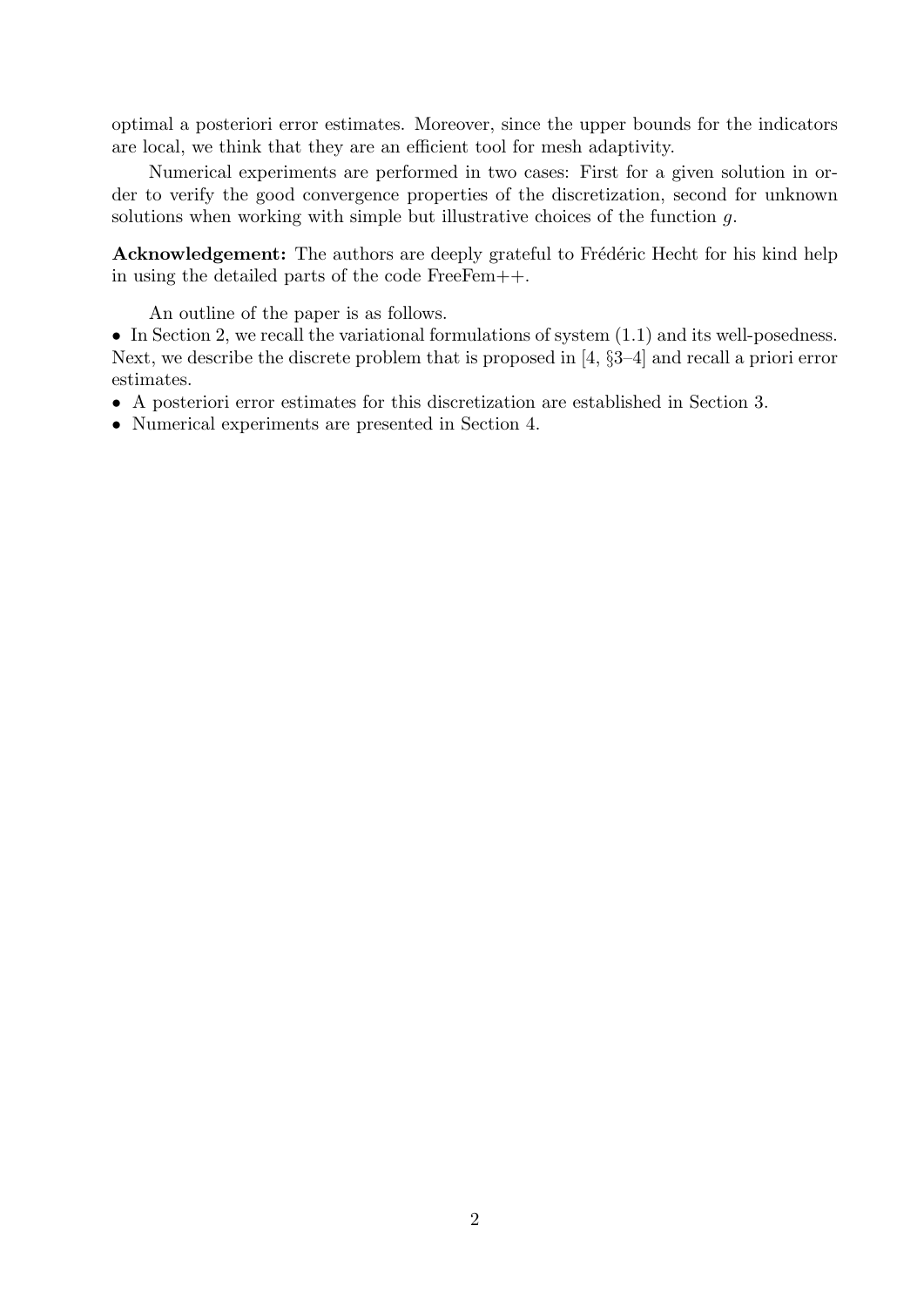#### 2. Presentation of the continuous and discrete problems.

We consider the full scales of Sobolev spaces  $H^s(\omega)$  and  $H^s(\partial \omega)$ ,  $s \geq 0$ , and, in order to take into account the nonnegativity of the boundary condition  $g$ , the cones defined by

$$
H_+^s(\partial \omega) = \{ k \in H^s(\partial \omega); \ k \ge 0 \text{ a.e. in } \partial \omega \}. \tag{2.1}
$$

We also need the space  $H_0^1(\omega)$  of functions in  $H^1(\omega)$  which vanish on  $\partial\omega$  and its dual space  $H^{-1}(\omega)$ . For any function g in  $H^{\frac{1}{2}}(\partial \omega)$ , we define the space

$$
H_g^1(\omega) = \{ v \in H^1(\omega); \ v = g \text{ on } \partial \omega \}. \tag{2.2}
$$

Next, we introduce the convex subset

$$
\Lambda = \left\{ \chi \in L^2(\omega); \, \chi \ge 0 \text{ a.e. in } \omega \right\}. \tag{2.3}
$$

So we consider the following variational problem, for any data  $(f_1, f_2)$  in  $H^{-1}(\omega) \times$  $H^{-1}(\omega)$  and g in  $H_{+}^{\frac{1}{2}}(\partial \omega)$ :

Find  $(u_1, u_2, \lambda)$  in  $H_g^1(\omega) \times H_0^1(\omega) \times \Lambda$  such that

$$
\forall (v_1, v_2) \in H_0^1(\omega) \times H_0^1(\omega), \quad \sum_{i=1}^2 \mu_i \int_{\omega} (\mathbf{grad } u_i)(\mathbf{x}) \cdot (\mathbf{grad } v_i)(\mathbf{x}) \, d\mathbf{x}
$$

$$
- \int_{\omega} \lambda(\mathbf{x}) (v_1 - v_2)(\mathbf{x}) \, d\mathbf{x} = \sum_{i=1}^2 \langle f_i, v_i \rangle, \qquad (2.4)
$$

$$
\forall \chi \in \Lambda, \quad \int_{\omega} (\chi - \lambda)(\boldsymbol{x}) (u_1 - u_2)(\boldsymbol{x}) \, \mathrm{d}\boldsymbol{x} \geq 0,
$$

where  $\langle \cdot, \cdot \rangle$  denotes the duality pairing between  $H^{-1}(\omega)$  and  $H_0^1(\omega)$ . It is readily checked [4, Prop. 1] that problems (1.1) and (2.4) are equivalent. We sum up the main results concerning this problem in the next proposition.

**Proposition 2.1.** For any data  $(f_1, f_2)$  in  $L^2(\omega) \times L^2(\omega)$  and g in  $H^{\frac{1}{2}}_{+}(\partial \omega)$ , problem (2.4) has a unique solution  $(u_1, u_2, \lambda)$  in  $H_g^1(\omega) \times H_0^1(\omega) \times \Lambda$ . Moreover, this solution satisfies

$$
||u_1||_{H^1(\omega)} + ||u_2||_{H^1(\omega)} + ||\lambda||_{L^2(\omega)} \le c \left( ||f_1||_{L^2(\omega)} + ||f_2||_{L^2(\omega)} + ||g||_{H^{\frac{1}{2}}(\partial \omega)} \right), \qquad (2.5)
$$

and is such that  $(-\Delta u_1, -\Delta u_2)$  belongs to  $L^2(\omega) \times L^2(\omega)$ .

As standard for mixed problems, we also introduce the convex set

$$
\mathcal{K}_g = \left\{ (v_1, v_2) \in H_g^1(\omega) \times H_0^1(\omega); v_1 - v_2 \ge 0 \text{ a.e. in } \omega \right\},\tag{2.6}
$$

(since  $q$  is nonnegative, this last set is not empty) and consider the reduced problem

Find  $(u_1, u_2)$  in  $\mathcal{K}_g$  such that

$$
\forall (v_1, v_2) \in \mathcal{K}_g, \quad \sum_{i=1}^2 \mu_i \int_{\omega} (\mathbf{grad} \, u_i)(\mathbf{x}) \cdot (\mathbf{grad} \, (v_i - u_i))(\mathbf{x}) \, d\mathbf{x} \geq \sum_{i=1}^2 \langle f_i, v_i - u_i \rangle.
$$
\n(2.7)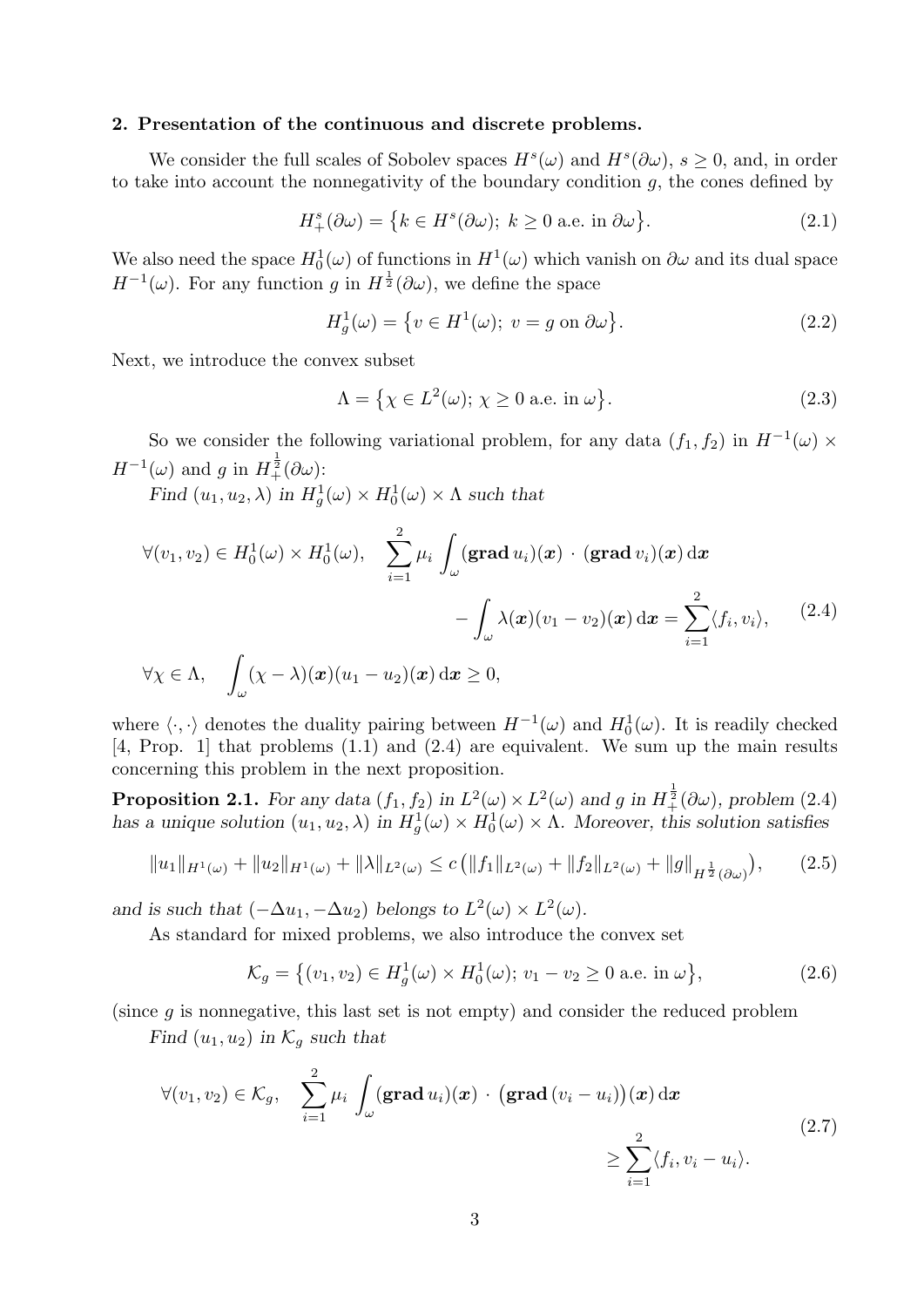Indeed, it can be checked that, for any solution  $(u_1, u_2, \lambda)$  of problem (2.4), the pair  $(u_1, u_2)$ is a solution of problem (2.7). So this problem also admits a solution, and its uniqueness is easily derived.

We first describe a discretization of problem (2.7). Assuming that  $\omega$  is a polygon, let  $({\mathcal T}_h)_h$  be a regular family of triangulations of  $\omega$  (by triangles), in the usual sense that: • For each  $h, \overline{\omega}$  is the union of all elements of  $\mathcal{T}_h$ ;

• The intersection of two different elements of  $\mathcal{T}_h$ , if not empty, is a vertex or a whole edge of both of them;

• The ratio of the diameter  $h_K$  of any element K of  $\mathcal{T}_h$  to the diameter of its inscribed circle is smaller than a constant  $\sigma$  independent of h.

As usual, h stands for the maximum of the diameters  $h_K$ ,  $K \in \mathcal{T}_h$ . In what follows, c, c', . . ., stand for generic constants which may vary from line to line but are always independent of h.

We use the discrete spaces given as

$$
\mathbb{X}_h = \left\{ v_h \in H^1(\omega) ; \ \forall K \in \mathcal{T}_h, \ v_h |_K \in \mathcal{P}_1(K) \right\}, \qquad \mathbb{X}_{0h} = \mathbb{X}_h \cap H_0^1(\omega), \tag{2.8}
$$

where  $\mathcal{P}_1(K)$  denotes the space of restrictions to K of affine functions.

Next, in order to take into account the nonhomogeneous boundary condition on  $u_1$ , we assume that the datum g belongs to  $H^{s+\frac{1}{2}}(\partial\omega)$  for some  $s>0$ . Thus, we define an approximation  $g_h$  of g by Lagrange interpolation: The function  $g_h$  is affine on each edge e of elements of  $\mathcal{T}_h$  which is contained in  $\partial\omega$  and equal to g at each vertex of elements of  $\mathcal{T}_h$ which belongs to  $\partial \omega$ . We introduce the affine space

$$
\mathbb{X}_{gh} = \{ v_h \in \mathbb{X}_h; \ v_h = g_h \text{ on } \partial \omega \},\tag{2.9}
$$

together with the convex set

$$
\mathcal{K}_{gh} = \{(v_{1h}, v_{2h}) \in \mathbb{X}_{gh} \times \mathbb{X}_{0h}; v_{1h} - v_{2h} \ge 0 \text{ in } \omega\}.
$$
 (2.10)

The reduced discrete problem is now derived from problem (2.7) by the Galerkin method. It reads:

Find  $(u_{1h}, u_{2h})$  in  $\mathcal{K}_{gh}$  such that

$$
\forall (v_{1h}, v_{2h}) \in \mathcal{K}_{gh}, \quad \sum_{i=1}^{2} \mu_i \int_{\omega} (\mathbf{grad} \, u_{ih})(\mathbf{x}) \cdot (\mathbf{grad} \, (v_{ih} - u_{ih}))( \mathbf{x}) \, d\mathbf{x} \geq \sum_{i=1}^{2} \langle f_i, v_{ih} - u_{ih} \rangle.
$$
\n(2.11)

The next results are proved in [4, Prop. 8 & Thm 9].

**Proposition 2.2.** For any data  $(f_1, f_2)$  in  $H^{-1}(\omega) \times H^{-1}(\omega)$  and g in  $H_+^{s+\frac{1}{2}}(\partial \omega)$ ,  $s > 0$ , problem (2.11) has a unique solution  $(u_{1h}, u_{2h})$  in  $\mathcal{K}_{gh}$ . If moreover, the domain  $\omega$  is convex, the data  $(f_1, f_2)$  belong to  $L^2(\omega) \times L^2(\omega)$ , and the datum g belongs to  $H^{\frac{3}{2}}_+(\partial \omega)$ , the following a priori error estimate holds between the solutions  $(u_1, u_2)$  of problem  $(2.7)$ and  $(u_{1h}, u_{2h})$  of problem  $(2.11)$ 

$$
||u_1 - u_{1h}||_{H^1(\omega)} + ||u_2 - u_{2h}||_{H^1(\omega)} \le ch \left( ||f_1||_{L^2(\omega)} + ||f_2||_{L^2(\omega)} + ||g||_{H^{\frac{3}{2}}(\partial \omega)} \right).
$$
 (2.12)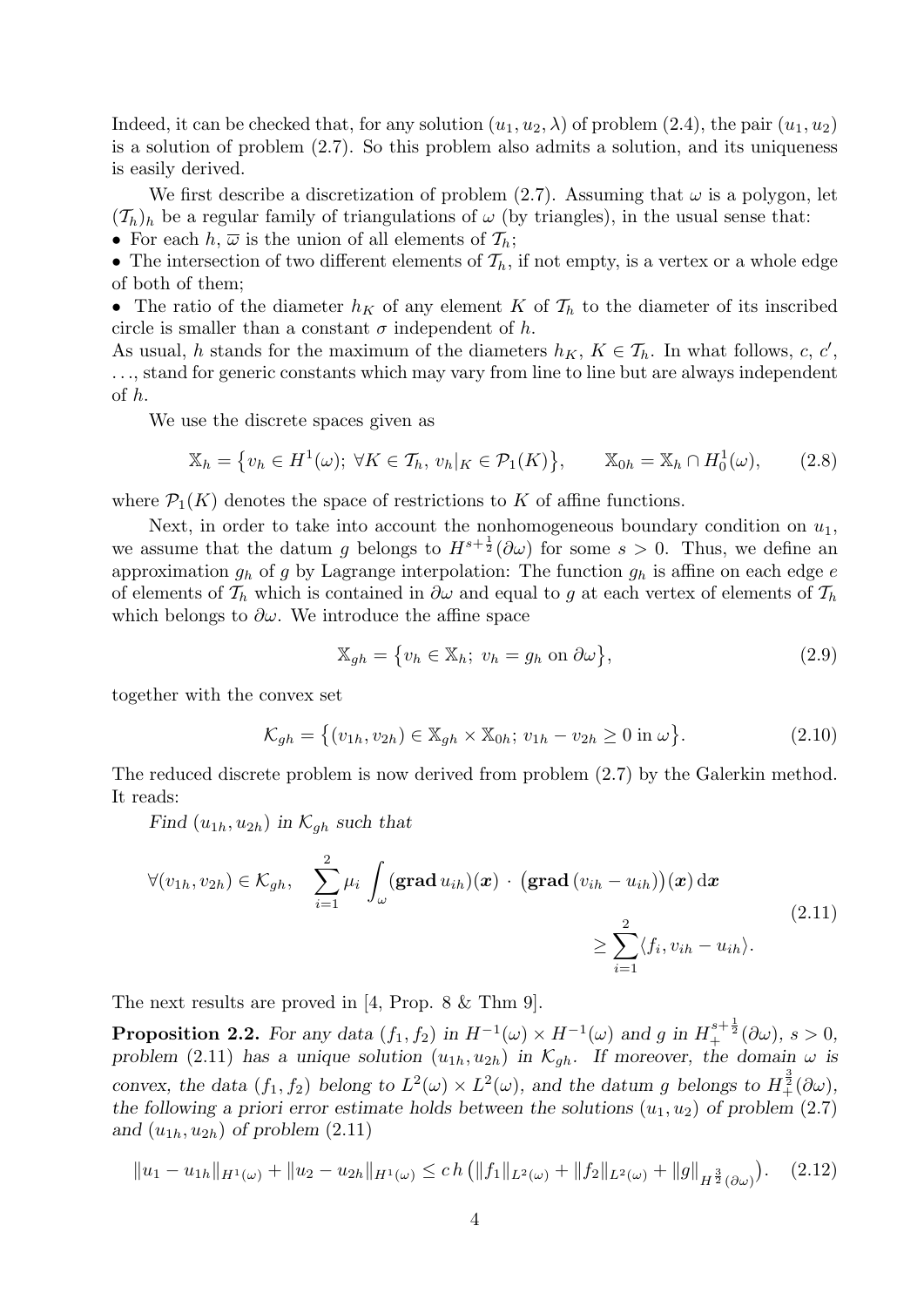Let  $\mathcal{V}_h$  denote the set of vertices of elements of  $\mathcal{T}_h$  which belong to  $\omega$ . We thus introduce the Lagrange functions associated with the elements of  $V_h$ : For each a in  $V_h$ ,  $\varphi_a$  belongs to  $\mathbb{X}_{0h}$  and satisfies

$$
\varphi_a(\mathbf{a}) = 1
$$
 and  $\forall \mathbf{a}' \in \mathcal{V}_h, \mathbf{a}' \neq \mathbf{a}, \varphi_a(\mathbf{a}') = 0.$  (2.13)

We also denote by  $\Delta_a$  the suport of  $\varphi_a$  and by  $\mathcal{T}_a$  the set of elements of  $\mathcal{T}_h$  that contain  $a$ .

To describe the full discrete problem, we introduce a new set of nonnegative functions  $\chi_a, a \in V_h$ , as follows: For each a in  $V_h$  and with each K in  $\mathcal{T}_a$ , we associate the quadrilateral with vertices  $a$ , the midpoints of the two edges of K that contain  $a$ , and the barycentre of K and we denote by  $D_a$  the union of these quadrilaterals when K runs through  $\mathcal{T}_a$  (see [4, Fig. 1] for more details); each function  $\chi_a$  is then taken equal to the characteristic function of  $D_{a}$ .

Let  $\mathcal{D}_h$  be the set of the  $D_a$ ,  $a \in \mathcal{V}_h$ , and  $\mathbb{Y}_h$  be the space spanned by the  $\chi_a$ . Thus, it is readily checked that the set

$$
\Lambda_h = \{\mu_h = \sum_{a \in \mathcal{V}_h} \mu_a \chi_a; \ \mu_a \ge 0\},\tag{2.14}
$$

is a convex cone contained in  $\Lambda$ . We also introduce a duality pairing between  $\mathbb{Y}_h$  and  $\mathbb{X}_h$ by

$$
\forall \mu_h = \sum_{a \in \mathcal{V}_h} \mu_a \chi_a \in \mathbb{Y}_h, \forall v_h \in \mathbb{X}_{0h},
$$

$$
\langle \mu_h, v_h \rangle_h = \sum_{a \in \mathcal{V}_h} \mu_a v_h(a) \sum_{K \in \mathcal{T}_a} \int_K \varphi_a(x) dx.
$$
(2.15)

We can now define functions  $\lambda_{1h}$  and  $\lambda_{2h}$  in  $\mathbb{Y}_h$  by the equations, where  $v_{1h}$  and  $v_{2h}$ run through  $\mathbb{X}_{0h}$ ,

$$
\langle \lambda_{1h}, v_{1h} \rangle_h = \mu_1 \int_{\omega} (\mathbf{grad} \, u_{1h})(\mathbf{x}) \cdot (\mathbf{grad} \, v_{1h})(\mathbf{x}) \, \mathrm{d}\mathbf{x} - \int_{\omega} f_1(\mathbf{x}) v_{1h}(\mathbf{x}) \, \mathrm{d}\mathbf{x},
$$
  

$$
\langle \lambda_{2h}, v_{2h} \rangle_h = -\mu_2 \int_{\omega} (\mathbf{grad} \, u_{2h})(\mathbf{x}) \cdot (\mathbf{grad} \, v_{2h})(\mathbf{x}) \, \mathrm{d}\mathbf{x} + \int_{\omega} f_2(\mathbf{x}) v_{2h}(\mathbf{x}) \, \mathrm{d}\mathbf{x}.
$$
 (2.16)

It can be checked [4, Prop. 12] that the functions  $\lambda_{1h}$  and  $\lambda_{2h}$  defined in (2.16) coincide.

The full discrete problem reads

Find  $(u_{1h}, u_{2h}, \lambda_h)$  in  $\mathbb{X}_{qh} \times \mathbb{X}_{0h} \times \Lambda_h$  such that

$$
\forall (v_{1h}, v_{2h}) \in \mathbb{X}_{0h} \times \mathbb{X}_{0h}, \quad \sum_{i=1}^{2} \mu_i \int_{\omega} (\mathbf{grad} \, u_{ih})(\mathbf{x}) \cdot (\mathbf{grad} \, v_{ih})(\mathbf{x}) \, \mathrm{d}\mathbf{x} \n- \langle \lambda_h, v_{1h} - v_{2h} \rangle_h = \sum_{i=1}^{2} \langle f_i, v_{ih} \rangle,
$$
\n(2.17)

$$
\forall \chi_h \in \Lambda_h, \quad \langle \chi_h - \lambda_h, u_{1h} - u_{2h} \rangle_h \ge 0.
$$

The next results are proved in [4, §4].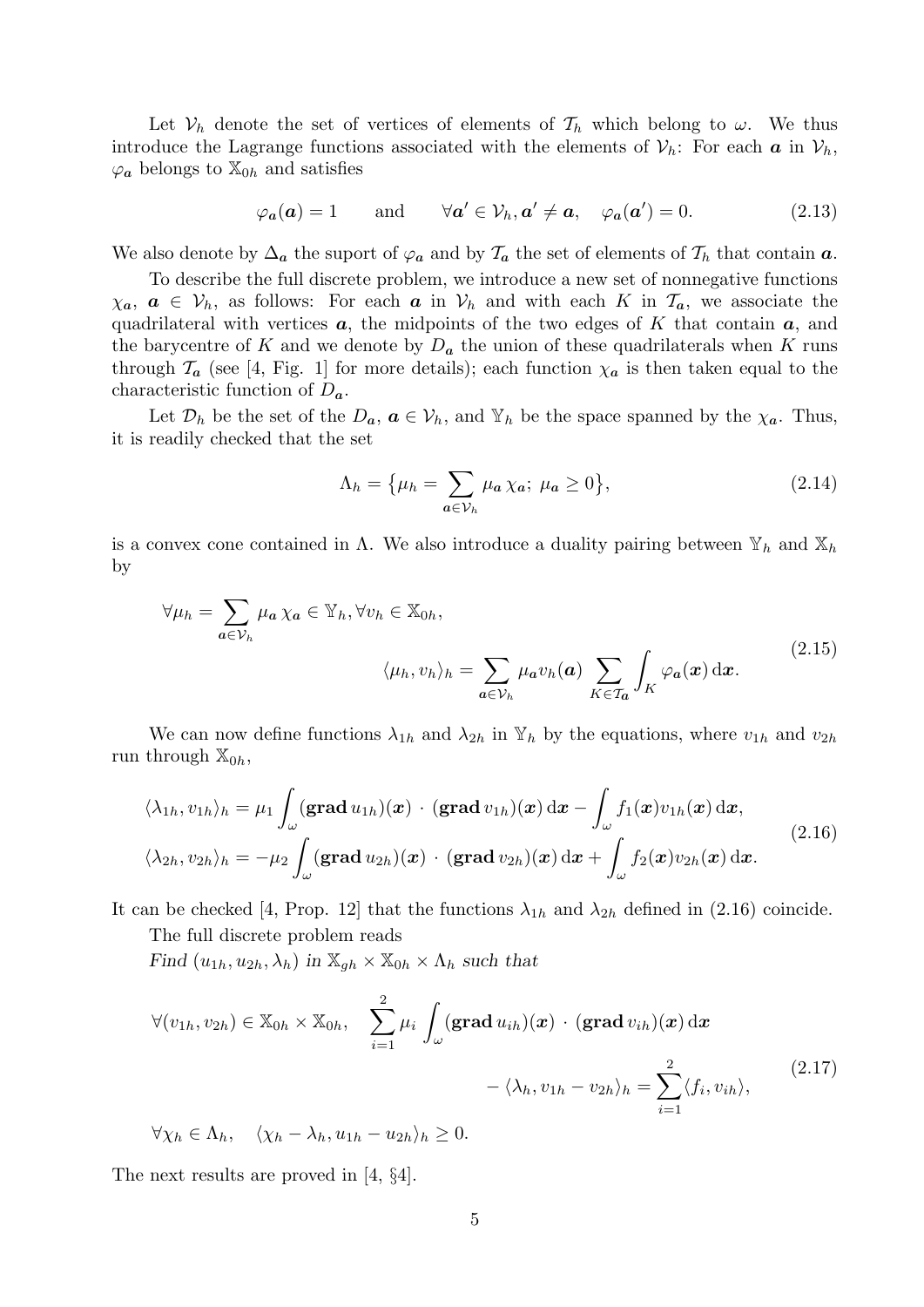**Proposition 2.3.** For any data  $(f_1, f_2)$  in  $L^2(\omega) \times L^2(\omega)$  and g in  $H_+^{s+\frac{1}{2}}(\partial \omega)$ ,  $s > 0$ , problem (2.17) has a unique solution  $(u_{1h}, u_{2h}, \lambda_h)$  in  $\mathbb{X}_{ah} \times \mathbb{X}_{0h} \times \Lambda_h$ . Moreover,

(i) For any solution  $(u_{1h}, u_{2h}, \lambda_h)$  of problem (2.17), the pair  $(u_{1h}, u_{2h})$  is a solution of problem  $(2.11)$ ;

(ii) For any solution  $(u_{1h}, u_{2h})$  of problem (2.11), the function  $\lambda_h = \lambda_{ih}$ ,  $i = 1, 2$ , defined in (2.16) gives rise to a solution  $(u_{1h}, u_{2h}, \lambda_h)$  of problem (2.17).

If the assumptions of Proposition 2.2 are satisfied and if there exists a constant  $\sigma$  independent of h such that

$$
\forall K \in \mathcal{T}_h, \quad h_K \ge \sigma \, h,\tag{2.18}
$$

the following a priori error estimate holds between the solutions  $(u_1, u_2, \lambda)$  of problem (2.4) and  $(u_{1h}, u_{2h}, \lambda_h)$  of problem  $(2.17)$ 

$$
\|\lambda - \lambda_h\|_{H^{-1}(\omega)} \le ch \left( \|f_1\|_{L^2(\omega)} + \|f_2\|_{L^2(\omega)} + \|g\|_{H^{\frac{3}{2}}(\partial \omega)} \right).
$$
 (2.19)

Estimates  $(2.12)$  and  $(2.19)$  are fully optimal. However, assumption  $(2.18)$  is very restrictive in the context of mesh adaptivity. Fortunately, if it is replaced by the more realistic one

$$
\forall K \in \mathcal{T}_h, \quad h_K \ge \sigma \, h^{1+\alpha},\tag{2.20}
$$

for a real number  $\alpha$ ,  $0 < \alpha < 1$ , the same arguments as previously yield a convergence of  $\|\lambda - \lambda_h\|_{H^{-1}(\omega)}$  of order  $h^{1-\alpha}$ .

It can also be noted that the reduced problem (2.11) provides a natural algorithm for uncoupling the unknowns and, once its solution  $(u_{1h}, u_{2h})$  is known, computing  $\lambda_h$  consists in solving a linear system with diagonal matrix, see (2.16).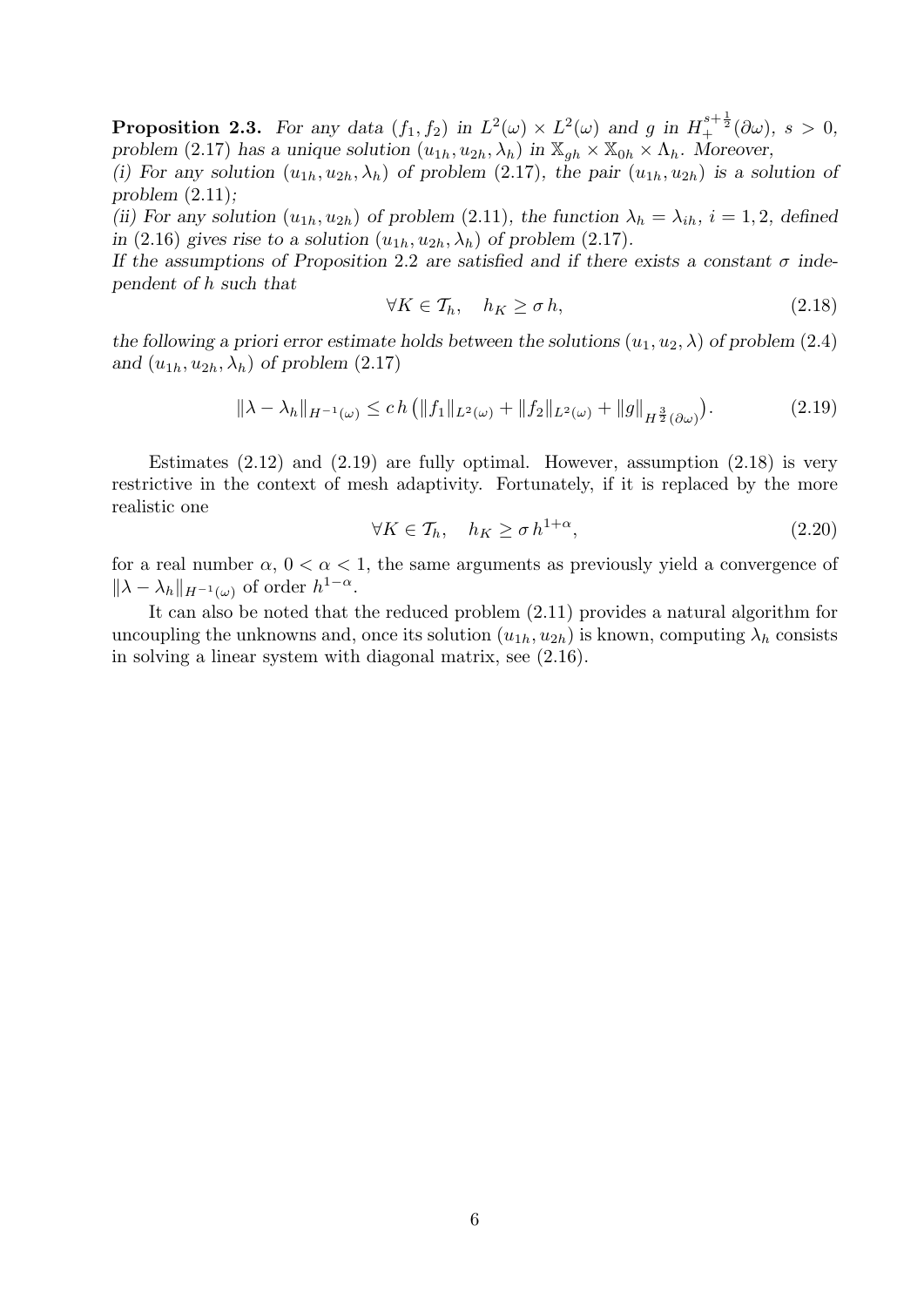#### 3. A posteriori analysis.

We first introduce some further notation and define the three types of error indicators which are needed for our analysis. Next, we prove successively upper bounds of the error as a function of the indicators and upper bounds of the indicators as a function of the error. We conclude with a remark on the optimality of these results.

#### 3.1. Some notation and the error indicators.

In order to describe the error indicators, we need a further notation. We first introduce the set  $\overline{\mathcal{V}}_h$  of all vertices of elements of  $\mathcal{T}_h$ . With each vertex  $\boldsymbol{a}$  in  $\overline{\mathcal{V}}_h$  which does not belong to  $V_h$ , we associate a polygon  $D_a$  defined exactly as in Section 2. The set of all  $D_a$ ,  $a \in \overline{V}_h$ , is denoted by  $\overline{\mathcal{D}}_h$ . With each triangulation  $\mathcal{T}_h$ , we also associate the triangulation  $\mathcal{S}_h$  built in the following way: Any triangle K in  $\mathcal{T}_h$  is divided into six "small" triangles  $\kappa$  by joining the barycentre of K to its vertices and the middle of its edges, and these  $\kappa$  form the new triangulation  $S_h$ .

Let  $H(\text{div}, \omega)$  denote the domain of the divergence operator, namely the space of functins s in  $L^2(\omega)^2$  such that div s belongs to  $L^2(\omega)$ . On this triangulation  $\mathcal{S}_h$ , we define the space associated with Raviart–Thomas finite elements [15]

$$
\mathbb{Z}_h = \{ \mathbf{s}_h \in H(\text{div}, \omega); \ \forall \kappa \in \mathcal{S}_h, \, \mathbf{s}_h|_{\kappa} \in \mathcal{RT}(\kappa) \},\tag{3.1}
$$

where  $\mathcal{RT}(\kappa)$  stands for the space of restrictions to  $\kappa$  of polynomials of the form  $c + dx$ ,  $c \in \mathbb{R}^2$ ,  $d \in \mathbb{R}$ . We recall from [15] that the linear forms:  $s \mapsto \int_e (s \cdot n)(\tau) d\tau$  where n is a unit normal vector to e and e runs through the edges of  $\kappa$ , are  $\mathcal{RT}(\kappa)$ -unisolvent and that the functions of  $\mathbb{Z}_h$  have a constant normal trace on each edge of elements of  $\mathcal{S}_h$ . We denote by  $\mathcal{E}_h$  the set of all edges of the  $\kappa$  in  $\mathcal{S}_h$ , and by  $\mathcal{E}_h^*$  the set of edges of the  $\kappa$  which are inside an element K of  $\mathcal{T}_h$ .

Following the approach in [18], we introduce two auxiliary unknowns  $t_{ih}$  in  $\mathbb{Z}_h$  satisfying on each edge  $e$  of  $\mathcal{E}_h^*$  which is inside an element K of  $\mathcal{T}_h$ 

$$
(\boldsymbol{t}_{ih} \cdot \boldsymbol{n})|_e = -\mu_i \, \partial_n (u_{ih}|_K), \tag{3.2}
$$

where  $n$  denotes one of the unit normal vectors to  $e$ . Of course, these conditions are not sufficient to define the  $t_{ih}$  in a unique way. However, we prefer to give the complete definition later on.

Denoting by  $h_D$  the diameter of each D in  $\overline{\mathcal{D}}_h$ , we introduce the following constants: (i) For each D in  $\overline{\mathcal{D}}_h$ , the Poincaré–Wirtinger constant  $c_D^{(PW)}$  is the smallest constant such that

$$
\forall \varphi \in H^{1}(D), \qquad \|\varphi - \overline{\varphi}^{D}\|_{L^{2}(D)} \leq c_{D}^{(PW)} h_{D} \|\mathbf{grad}\,\varphi\|_{L^{2}(D)^{2}}, \tag{3.3}
$$

where  $\overline{\varphi}^D$  stands for the mean value of  $\varphi$  on D; (ii) For each D in  $\overline{\mathcal{D}}_h \setminus \mathcal{D}_h$ , the Poincaré–Friedrichs constant  $c_D^{(PF)}$  is the smallest constant such that

$$
\forall \varphi \in H^1_*(D), \qquad \|\varphi\|_{L^2(D)} \le c_D^{(PF)} h_D \|\mathbf{grad}\,\varphi\|_{L^2(D)^2},\tag{3.4}
$$

where  $H^1_*(D)$  denotes the space of functions in  $H^1(D)$  which vanish on  $\partial D \cap \partial \omega$ . We denote by  $c_D$  the constant  $c_D^{(PF)}$  if D belongs to  $\overline{\mathcal{D}}_h \setminus \mathcal{D}_h$  and the constant  $c_D^{(PW)}$  if D belongs to  $\mathcal{D}_h$ .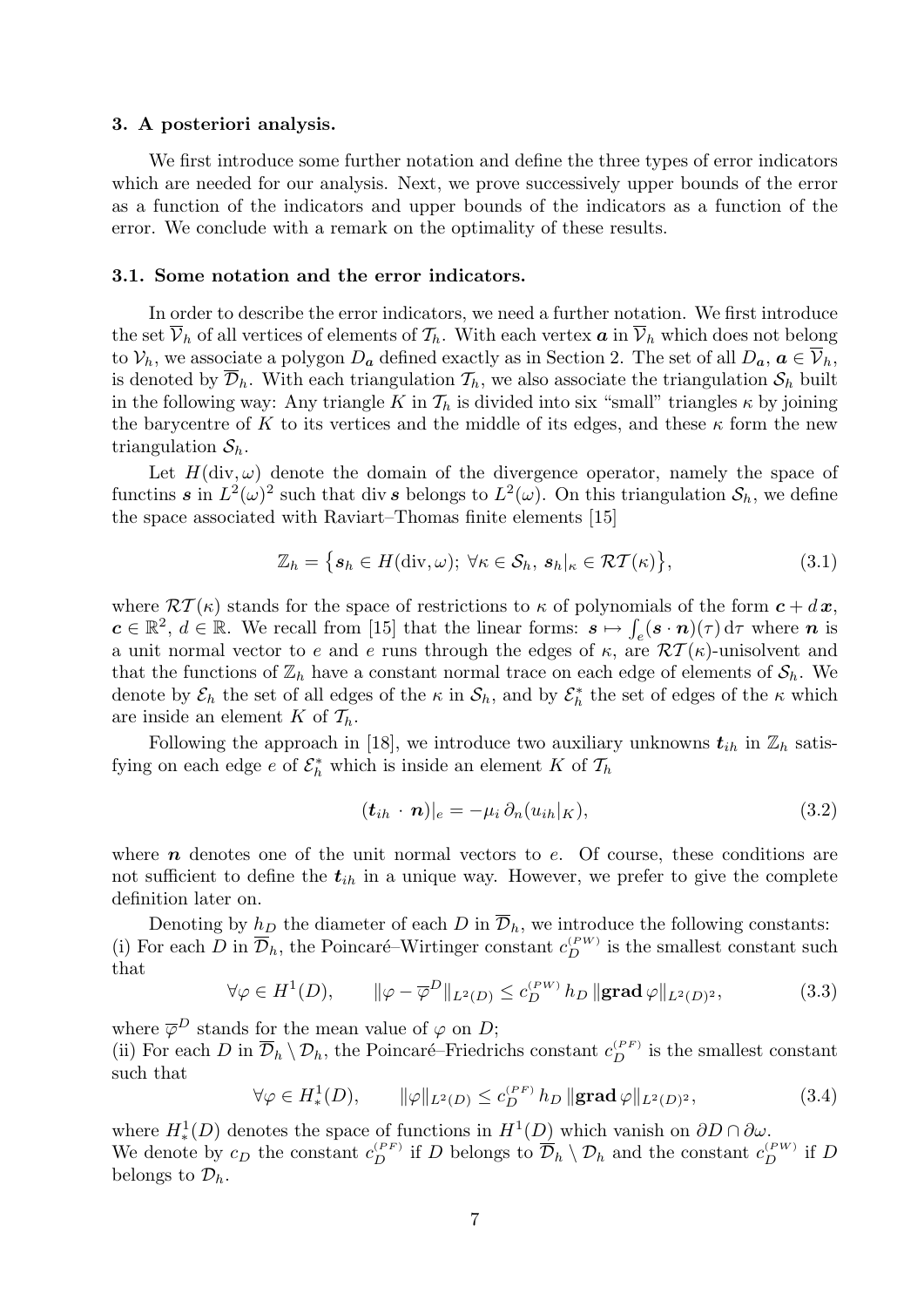We also consider an approximation  $f_{ih}$  of each function  $f_i$  in the space

$$
\mathbb{F}_h = \left\{ f_h \in L^2(\omega); \ \forall K \in \mathcal{T}_h, \ f_h|_K \in \mathcal{P}_0(K) \right\},\tag{3.5}
$$

where  $\mathcal{P}_0(K)$  is the space of restrictions to K of constant functions. More precisely, for each triangle K in  $\mathcal{T}_h$ ,  $f_{ih}|_K$  is equal to the mean value of  $f_i$  on K. Next, we define three types of error indicators, for each D in  $\overline{\mathcal{D}}_h$  and for  $i = 1, 2$ :

(i) The diffusive flux estimators  $\eta_{iD}^{\text{(df)}}$ iD

$$
\eta_{iD}^{(\mathrm{df})} = \|\mu_i^{\frac{1}{2}} \mathbf{grad} \, u_{ih} + \mu_i^{-\frac{1}{2}} \mathbf{t}_{ih} \|_{L^2(D)^2};\tag{3.6}
$$

(ii) The residual error estimators  $\eta_{iD}^{(r)}$ iD

$$
\eta_{iD}^{(r)} = c_D h_D \mu_i^{-\frac{1}{2}} \|f_{ih} - \text{div } \mathbf{t}_{ih} - (-1)^i \lambda_h \|_{L^2(D)}.
$$
 (3.7)

(iii) The indicators  $\eta_D^{(c)}$  related to the contact equation

$$
\eta_D^{(c)} = 2 \int_D (u_{1h} - u_{2h})(x) \lambda_h(x) dx.
$$
 (3.8)

It can be noted that, despite the introduction of auxiliary unknowns, all these indicators are easy to compute since they only involve constant or affine functions.

**Remark 3.1.** Let  $\omega^c$  denote the contact zone, i.e., the set of points in  $\overline{\omega}$  where  $u_1 - u_2$ vanishes. We also define the discrete contact zone  $\omega_h^c$  as the union of the elements K in  $\mathcal{T}_h$  such that  $u_{1h} - u_{2h}$  vanishes at the three vertices of K. On the other hand, we recall from [4, Form. (4.8)] that, with the notation  $\lambda_h = \sum_{a \in \mathcal{V}_h} \lambda_a \chi_a$ ,

$$
\forall \mathbf{a} \in \mathcal{V}_h, \quad \lambda_{\mathbf{a}} (u_{1h} - u_{2h})(\mathbf{a}) = 0. \tag{3.9}
$$

So, the  $D_a$  such that  $\eta_{D_a}^{(c)}$  $\mathcal{L}_{Da}^{(c)}$  is not zero are such that  $u_{1h} - u_{2h}$  vanishes at  $\boldsymbol{a}$  but not at all vertices of  $\Delta_a$  (this corresponds to the standard choice of the quadrature formula). Equivalently, such  $D_a$  are contained in a small neighbourhood of the boundary of  $\omega_h^c$ , hence are not so many. A family of indicators which are similar to the  $\eta_D^{(c)}$  is introduced in [19, §4] and considered as negligible.

In order to prove the first a posteriori error estimate, we introduce the energy seminorm, for any pair  $\mathbf{v} = (v_1, v_2)$  in  $H^1(\omega)^2$ ,

$$
\|\mathbf{v}\| = \left(\mu_1 \left| v_1 \right|_{H^1(\omega)}^2 + \mu_2 \left| v_2 \right|_{H^1(\omega)}^2 \right)^{\frac{1}{2}}.
$$
\n(3.10)

To simplify the next proofs, setting  $u = (u_1, u_2)$  and  $v = (v_1, v_2)$ , we also consider the bilinear forms

$$
a(\boldsymbol{u}, \boldsymbol{v}) = \sum_{i=1}^{2} \mu_i \int_{\omega} (\mathbf{grad} \, u_i)(\boldsymbol{x}) \cdot (\mathbf{grad} \, v_i)(\boldsymbol{x}) \, \mathrm{d}\boldsymbol{x} \tag{3.11}
$$

and

$$
b(\boldsymbol{v}, \chi) = -\int_{\omega} \chi(\boldsymbol{x}) (v_1 - v_2)(\boldsymbol{x}) \, \mathrm{d}\boldsymbol{x}.
$$
 (3.12)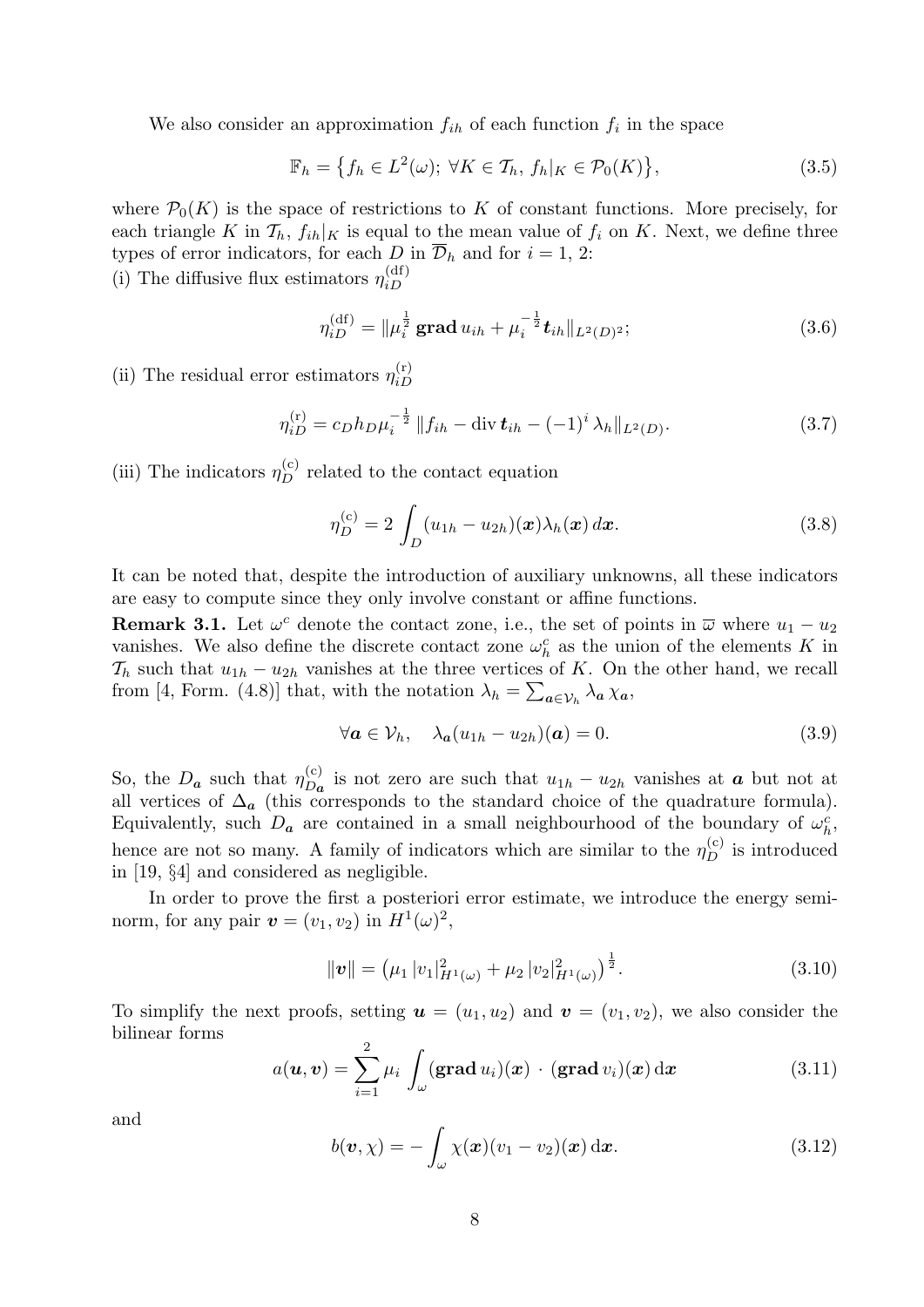#### 3.2. Upper bounds for the error.

The idea to handle the nonhomogeneous boundary condition consists in introducing the solution  $(\tilde{u}_1, \tilde{u}_2, \lambda)$  of problem (2.4) with g replaced by  $g_h$ . Indeed, the main error estimate relies on the triangle inequality

$$
\|\boldsymbol{u}-\boldsymbol{u}_h\| \le \|\boldsymbol{u}-\tilde{\boldsymbol{u}}\| + \|\tilde{\boldsymbol{u}}-\boldsymbol{u}_h\|.
$$
 (3.13)

We also denote by  $H_*^{\frac{1}{2}}(\partial\omega)$  the set of functions in  $L^2(\partial\omega)$  such that their restrictions to each edge  $\gamma$  of  $\partial\omega$  belong to  $H^{\frac{1}{2}}(\gamma)$  and by  $H_*^{-\frac{1}{2}}(\partial\omega)$  its dual space.

**Lemma 3.2.** For any data  $(f_1, f_2)$  in  $L^2(\omega) \times L^2(\omega)$ , if the domain  $\omega$  is convex, the following estimate holds

$$
\|\boldsymbol{u} - \tilde{\boldsymbol{u}}\| \le c \left( \|g - g_h\|_{H^{\frac{1}{2}}(\partial \omega)} + \sqrt{\rho(f_1, f_2)} \|g - g_h\|_{H^{-\frac{1}{2}}_*(\partial \omega)}^{\frac{1}{2}} \right),\tag{3.14}
$$

where the constant  $\rho(f_1, f_2)$  is given by

$$
\rho(f_1, f_2) = ||f_1||_{L^2(\omega)} + ||f_2||_{L^2(\omega)}.
$$
\n(3.15)

Proof: We proceed in two steps.

1) Let  $w_1$  be the harmonic lifting of the function  $g - g_h$ ; it satisfies

$$
|w_1|_{H^1(\omega)} \le c \|g - g_h\|_{H^{\frac{1}{2}}(\partial \omega)}.
$$
\n(3.16)

Moreover, we have

$$
||w_1||_{L^2(\omega)} = \sup_{\varphi \in L^2(\omega)} \frac{\int_{\omega} w_1(\boldsymbol{x}) \varphi(\boldsymbol{x}) \, d\boldsymbol{x}}{||\varphi||_{L^2(\omega)}}.
$$
(3.17)

Since  $\omega$  is a convex polygon, for any  $\varphi$  in  $L^2(\omega)$ , the solution  $\psi$  of the equation

$$
-\Delta \psi = \varphi \quad \text{in } \omega, \qquad \psi = 0 \quad \text{on } \partial \omega,
$$

belongs to  $H^2(\omega)$  and satisfies

$$
\|\partial_n \psi\|_{H_*^{\frac{1}{2}}(\partial \omega)} \le c \|\varphi\|_{L^2(\omega)}.
$$
\n(3.18)

Moreover, by integrating twice by parts, we see that

$$
\int_{\omega} w_1(\boldsymbol{x}) \varphi(\boldsymbol{x}) \, \mathrm{d}\boldsymbol{x} = - \int_{\partial \omega} (g - g_h)(\tau) (\partial_n \psi)(\tau) \, \mathrm{d}\tau.
$$

Combining this line with (3.17) and (3.18), we derive

$$
||w_1||_{L^2(\omega)} \le c ||g - g_h||_{H_*^{-\frac{1}{2}}(\partial \omega)}.
$$
\n(3.19)

2) We take  $w$  equal to  $(w_1, 0)$ . Then  $u - \tilde{u} - w$  belongs to  $H_0^1(\omega)^2$ . Applying twice problem (2.4) with v equal to  $u - \tilde{u} - w$  yields

$$
a(\boldsymbol{u}-\tilde{\boldsymbol{u}},\boldsymbol{u}-\tilde{\boldsymbol{u}})\leq a(\boldsymbol{u}-\tilde{\boldsymbol{u}},\boldsymbol{w})-b(\boldsymbol{u}-\tilde{\boldsymbol{u}}-\boldsymbol{w},\lambda-\tilde{\lambda}).
$$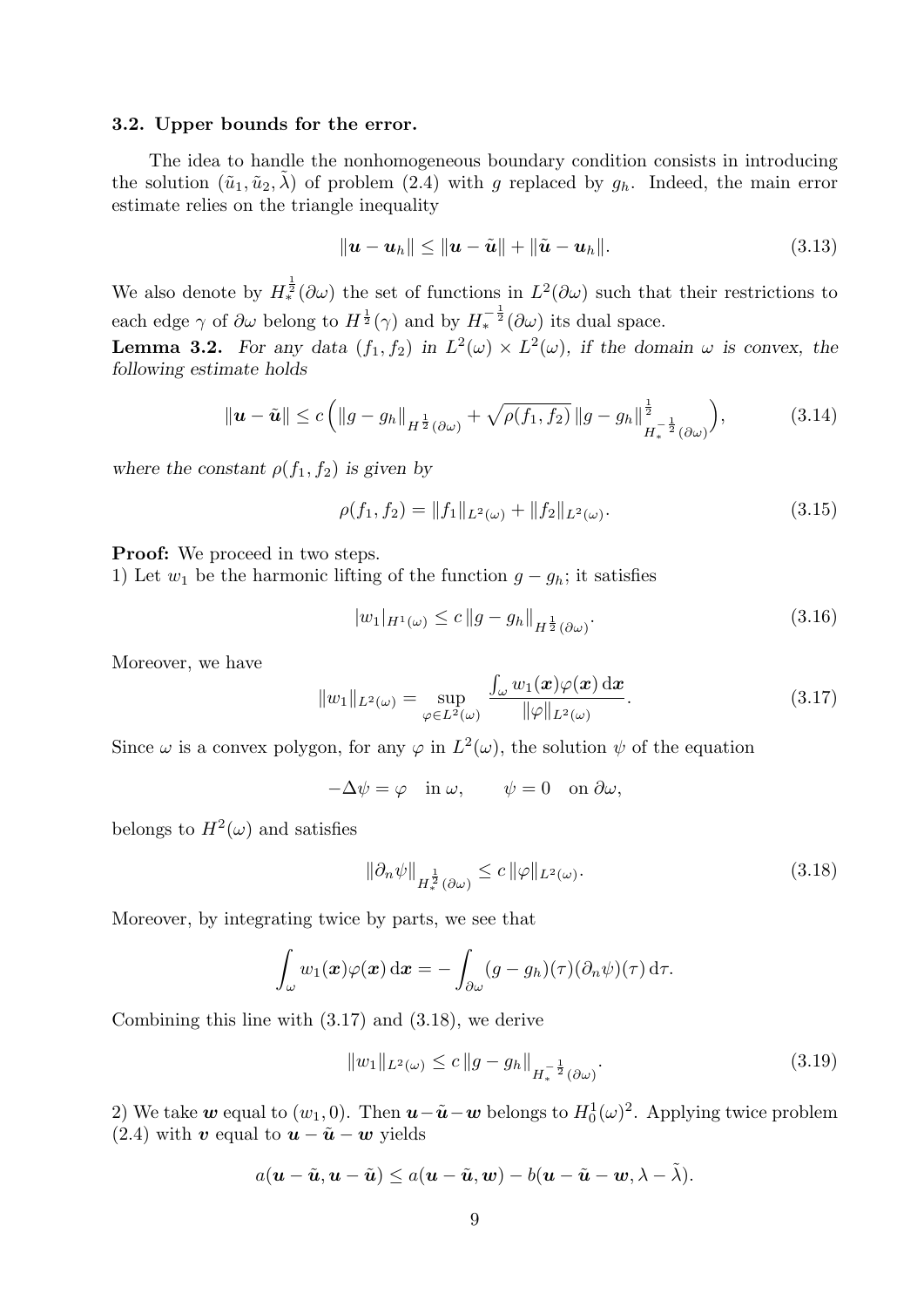We also have

$$
b(\mathbf{u},\lambda)=b(\tilde{\mathbf{u}},\tilde{\lambda})=0, \qquad b(\mathbf{u},\tilde{\lambda})\leq 0, \qquad b(\tilde{\mathbf{u}},\lambda)\leq 0,
$$

whence

$$
a(\boldsymbol{u}-\tilde{\boldsymbol{u}},\boldsymbol{u}-\tilde{\boldsymbol{u}})\leq a(\boldsymbol{u}-\tilde{\boldsymbol{u}},\boldsymbol{w})+b(\boldsymbol{w},\lambda-\tilde{\lambda}).
$$

By two Cauchy–Schwarz inequalities, this gives

$$
\|\bm{u}-\tilde{\bm{u}}\|^2 \leq \|\bm{u}-\tilde{\bm{u}}\| \mu_1^{\frac{1}{2}}|w_1|_{H^1(\Omega)} + \|\lambda-\tilde{\lambda}\|_{L^2(\omega)} \|w_1\|_{L^2(\omega)}.
$$

We recall from [4, Prop. 4] that

$$
\|\lambda\|_{L^2(\omega)} + \|\tilde{\lambda}\|_{L^2(\omega)} \le c \,\rho(f_1, f_2).
$$

So, the desired estimate is now a direct consequence of the previous two inequalities, combined with  $(3.16)$  and  $(3.19)$ .

When  $\omega$  is not convex, estimate (3.14) still holds, but with  $||g - g_h||_{H_*^{-\frac{1}{2}}(\partial \omega)}$ replaced by  $||g - g_h||_{H^{-\alpha}(\partial \omega)}$  for some  $\alpha, 0 < \alpha < \frac{1}{2}$ . In any case this estimate is optimal when the datum  $g$  is smooth. A different way for handling this nonhomogeneous boundary condition is proposed in [6, §2] but requires the further assumption  $g \leq g_h$  on  $\partial \omega$  that we prefer to avoid here.

We now prove the bound for the second term in (3.13).

**Lemma 3.3.** Assume that the data  $(f_1, f_2)$  belong to  $L^2(\omega) \times L^2(\omega)$ . Then, the following estimate holds

$$
\|\tilde{\boldsymbol{u}}-\boldsymbol{u}_h\| \leq \left(\sum_{D \in \overline{\mathcal{D}}_h} \Big(\sum_{i=1}^2 \big(\eta_{iD}^{(\mathrm{df})} + \eta_{iD}^{(\mathrm{r})} + c\mu_i^{-\frac{1}{2}} h_D \|f_i - f_{ih}\|_{L^2(D)}\big)^2 + \eta_D^{(\mathrm{c})}\right)^{\frac{1}{2}}.
$$

**Proof:** Setting  $\boldsymbol{\zeta} = \tilde{\boldsymbol{u}} - \boldsymbol{u}_h$  and using notation (3.10), we have

$$
\|\tilde{\boldsymbol{u}}-\boldsymbol{u}_h\|^2=a(\tilde{\boldsymbol{u}}-\boldsymbol{u}_h,\boldsymbol{\zeta}).
$$

Since  $\zeta$  vanishes on  $\partial \omega$ , we thus derive from the analogue of problem (2.7) that

$$
a(\tilde{\boldsymbol{u}}-\boldsymbol{u}_h,\boldsymbol{\zeta})\leq \sum_{i=1}^2\int_{\omega}f_i(\boldsymbol{x})\zeta_i(\boldsymbol{x})\,\mathrm{d}\boldsymbol{x}-a(\boldsymbol{u}_h,\boldsymbol{\zeta}),
$$

whence

$$
a(\tilde{\boldsymbol{u}}-\boldsymbol{u}_h,\boldsymbol{\zeta})\leq \sum_{i=1}^2\int_{\omega}\big(f_i-(-1)^i\lambda_h\big)(\boldsymbol{x})\zeta_i(\boldsymbol{x})\,\mathrm{d}\boldsymbol{x}-a(\boldsymbol{u}_h,\boldsymbol{\zeta})+b(\boldsymbol{\zeta},\lambda_h).
$$

Noting that  $\zeta$  vanishes on  $\partial \omega$ , inserting the equation

$$
\int_{\omega} (\text{div } \boldsymbol{t}_{ih})(\boldsymbol{x}) \zeta_i(\boldsymbol{x}) \,d\boldsymbol{x} = - \int_{\omega} \boldsymbol{t}_{ih}(\boldsymbol{x}) \cdot (\boldsymbol{\text{grad }} \zeta_i)(\boldsymbol{x}) \,d\boldsymbol{x},
$$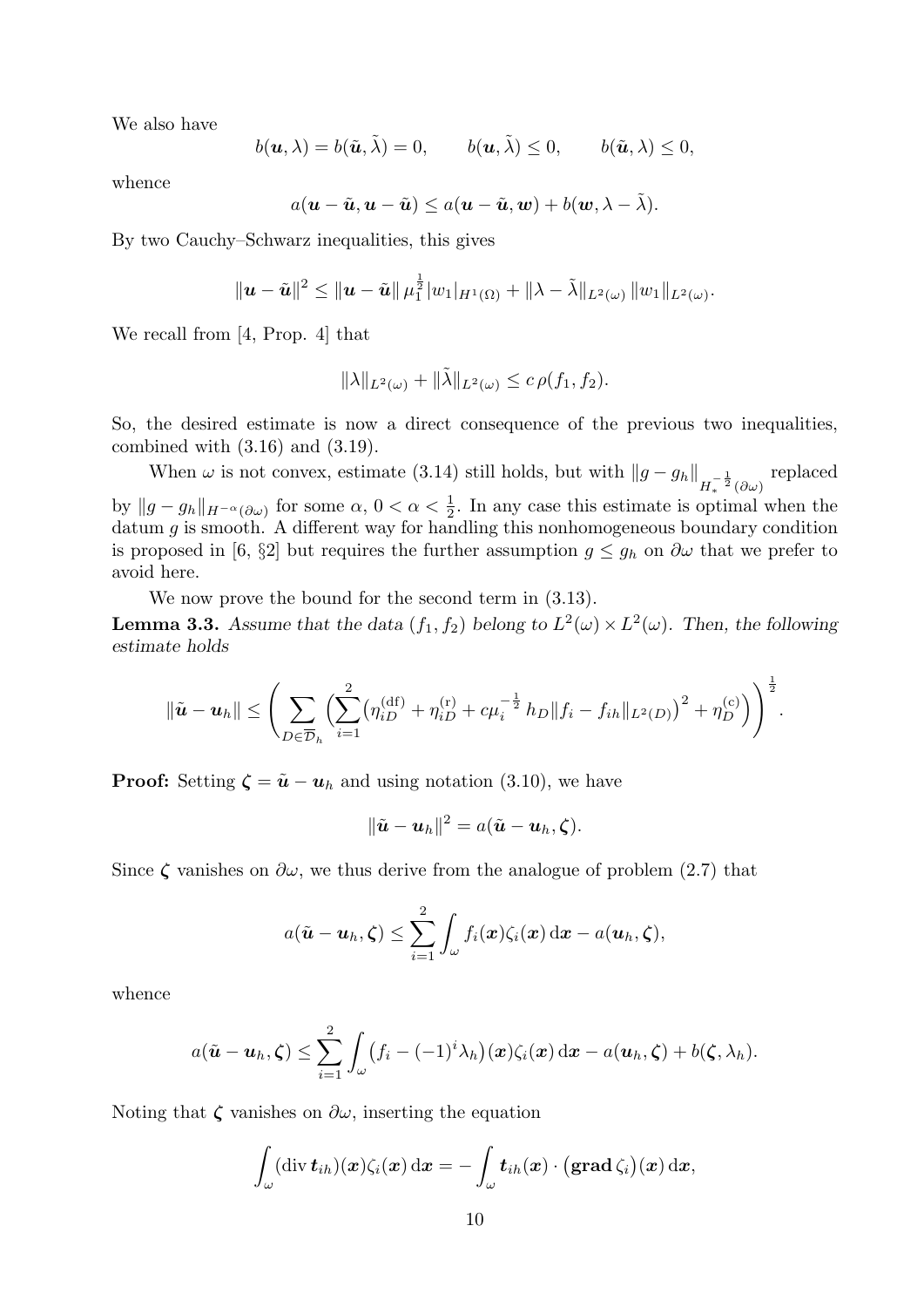and using the nonpositivity of  $b(\tilde{\boldsymbol{u}}, \lambda_h)$  (since  $\lambda_h$  is nonnegative), we obtain

$$
a(\tilde{\boldsymbol{u}} - \boldsymbol{u}_h, \boldsymbol{\zeta}) \leq \sum_{i=1}^2 \Biggl( \int_{\omega} (f_{ih} - \text{div } \boldsymbol{t}_{ih} - (-1)^i \lambda_h)(\boldsymbol{x}) \zeta_i(\boldsymbol{x}) \, d\boldsymbol{x} + \int_{\omega} (f_i - f_{ih})(\boldsymbol{x}) \zeta_i(\boldsymbol{x}) \, d\boldsymbol{x} - \int_{\omega} (\mu_i^{\frac{1}{2}} \operatorname{grad } \boldsymbol{u}_{ih} + \mu_i^{-\frac{1}{2}} \boldsymbol{t}_{ih})(\boldsymbol{x}) \cdot \mu_i^{\frac{1}{2}} (\operatorname{grad } \zeta_i)(\boldsymbol{x}) \, d\boldsymbol{x} \Biggr) - b(\boldsymbol{u}_h, \lambda_h).
$$
\n(3.20)

We now write the first and third integrals in this last inequality as a sum of integrals on the D in  $\overline{\mathcal{D}}_h$ . We evaluate successively these integrals.

1) Using the orthogonality of  $f_i - f_{ih}$  to the constants on all K in  $\mathcal{T}_h$  yields

$$
\int_{\omega} (f_i - f_{ih})(\boldsymbol{x}) \zeta_i(\boldsymbol{x}) \,d\boldsymbol{x} = \int_{\omega} (f_i - f_{ih})(\boldsymbol{x}) (\zeta_i - \zeta_{ih})(\boldsymbol{x}) \,d\boldsymbol{x},
$$

where  $\zeta_{ih}$  stands for the approximation of  $\zeta_i$  which is constant on each K in  $\mathcal{T}_h$  equal to the mean value of  $\zeta_i$  on K. Thus, standard approximation properties [7, Thm 3.1.6] lead to

$$
\int_{\omega} (f_i - f_{ih})(\bm{x}) \zeta_i(\bm{x}) \, \mathrm{d} \bm{x} \leq c \mu_i^{-\frac{1}{2}} \sum_{K \in \mathcal{T}_h} h_K \|f_i - f_{ih}\|_{L^2(K)} \|\mu_i^{\frac{1}{2}} \mathbf{grad} \,\zeta_i\|_{L^2(K)^2},
$$

whence

$$
\int_{\omega} (f_i - f_{ih})(\mathbf{x}) \zeta_i(\mathbf{x}) d\mathbf{x} \le c \mu_i^{-\frac{1}{2}} \sum_{D \in \overline{\mathcal{D}}_h} h_D \|f_i - f_{ih}\|_{L^2(D)} \|\mu_i^{\frac{1}{2}} \mathbf{grad} \zeta_i\|_{L^2(D)^2}.
$$
 (3.21)

2) For all D in  $\overline{\mathcal{D}}_h$ , we derive from the Cauchy–Schwarz inequality that

$$
\int_{D} (\mu_i^{\frac{1}{2}} \mathbf{grad} \, u_{ih} + \mu_i^{-\frac{1}{2}} \, t_{ih})(\mathbf{x}) \cdot \mu_i^{\frac{1}{2}} (\mathbf{grad} \, \zeta_i)(\mathbf{x}) \, d\mathbf{x} \n\leq \|\mu_i^{\frac{1}{2}} \mathbf{grad} \, u_{ih} + \mu_i^{-\frac{1}{2}} \, t_{ih}\|_{L^2(D)^2} \|\mu_i^{\frac{1}{2}} \mathbf{grad} \, \zeta_i\|_{L^2(D)^2}.
$$
\n(3.22)

3) For all D in  $\overline{\mathcal{D}}_h \setminus \mathcal{D}_h$ , by combining the Poincaré–Friedrichs inequality (3.4) with the Cauchy–Schwarz inequality, we obtain

$$
\int_{D} (f_{ih} - \text{div } \mathbf{t}_{ih} - (-1)^{i} \lambda_{h})(\mathbf{x}) \zeta_{i}(\mathbf{x}) d\mathbf{x} \n\leq c_{D}^{(PF)} h_{D} \mu_{i}^{-\frac{1}{2}} \|f_{ih} - \text{div } \mathbf{t}_{ih} - (-1)^{i} \lambda_{h} \|_{L^{2}(D)} \| \mu_{i}^{\frac{1}{2}} \mathbf{grad } \zeta_{i} \|_{L^{2}(D)^{2}}.
$$
\n(3.23)

4) A further argument is needed to handle this same integral on the elements D in  $\mathcal{D}_h$ . We recall from [4, Form. (4.18)] (see also [18, Lemma 3.8] for similar arguments) the formula, for  $i = 1$  and 2,

$$
\mu_i \sum_{K \in \mathcal{T}_{\mathbf{a}}} \int_K (\mathbf{grad} \, u_{ih})(\mathbf{x}) \cdot (\mathbf{grad} \, \varphi_{\mathbf{a}})(\mathbf{x}) \, \mathrm{d}\mathbf{x} = \int_{D_{\mathbf{a}}} (\mathrm{div} \, \mathbf{t}_{ih})(\mathbf{x}) \, \mathrm{d}\mathbf{x}.
$$
 (3.24)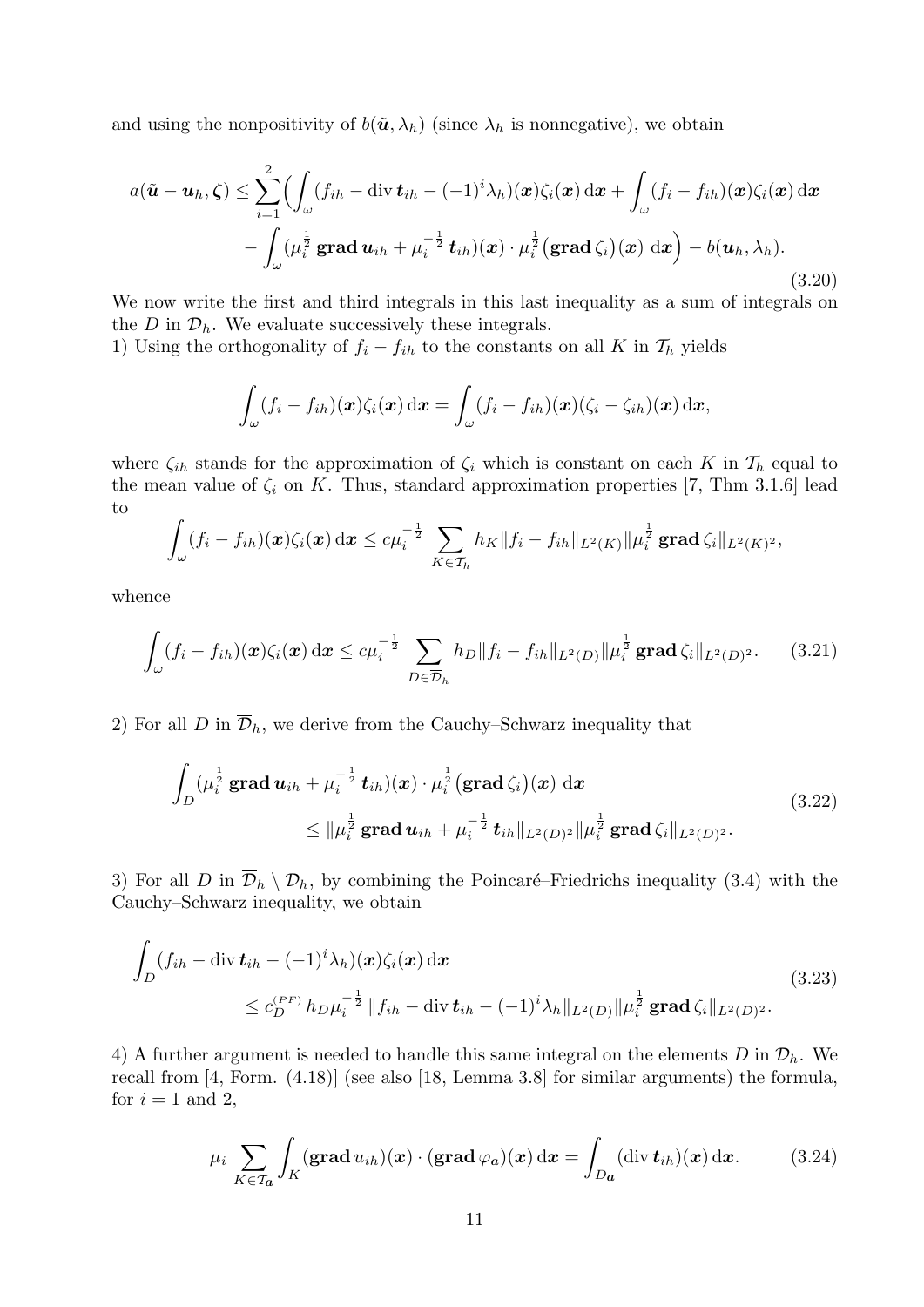We also use the expansion:  $\lambda_h = \sum_{a \in \mathcal{V}_h} \lambda_a \chi_a$ . Next, for each a in  $\mathcal{V}_h$ , we derive by combining (2.15) with (3.24) the equivalent formulation of equations (2.16) (this makes use of the fact that the integral of  $\varphi_a$  on  $\omega$  is equal to meas( $D_a$ )):

$$
\lambda_a \operatorname{meas}(D_a) = \int_{D_a} (\operatorname{div} \mathbf{t}_{1h})(\mathbf{x}) \, d\mathbf{x} - \int_{D_a} f_{1h}(\mathbf{x}) \, d\mathbf{x} - \int_{\Delta_a} (f_1 - f_{1h})(\mathbf{x}) \varphi_a(\mathbf{x}) \, d\mathbf{x},
$$

$$
\lambda_a \operatorname{meas}(D_a) = -\int_{D_a} (\operatorname{div} \mathbf{t}_{2h})(\mathbf{x}) \, d\mathbf{x} + \int_{D_a} f_{2h}(\mathbf{x}) \, d\mathbf{x} + \int_{\Delta_a} (f_2 - f_{2h})(\mathbf{x}) \varphi_a(\mathbf{x}) \, d\mathbf{x}.
$$
(3.25)

Noting that  $\lambda_a$  meas( $D_a$ ) is equal to  $\int_{D_a} \lambda_h(x) dx$ , multiplying these equations by the mean value  $\overline{\zeta}_1^a$  $\frac{a}{1}$  or  $\overline{\zeta}_2^a$  $\frac{a}{2}$  of  $\zeta_1$  or  $\zeta_2$  on  $D_a$  and subtracting the first one from the second one, we obtain

$$
\sum_{i=1}^2 \int_{D_{\boldsymbol{a}}} (f_{ih} - \operatorname{div} \boldsymbol{t}_{ih} - (-1)^i \lambda_h)(\boldsymbol{x}) \overline{\zeta}_i^{\boldsymbol{a}} \, \mathrm{d} \boldsymbol{x} = - \sum_{i=1}^2 \int_{\Delta_{\boldsymbol{a}}} (f_i - f_{ih})(\boldsymbol{x}) \overline{\zeta}_i^{\boldsymbol{a}} \varphi_{\boldsymbol{a}}(\boldsymbol{x}) \, \mathrm{d} \boldsymbol{x}.
$$

Thus, we derive

$$
\sum_{i=1}^{2} \int_{D_{\boldsymbol{a}}} (f_{ih} - \operatorname{div} \boldsymbol{t}_{ih} - (-1)^{i} \lambda_{h})(\boldsymbol{x}) \zeta_{i}(\boldsymbol{x}) \, d\boldsymbol{x} \n= \sum_{i=1}^{2} \left( \int_{D_{\boldsymbol{a}}} (f_{ih} - \operatorname{div} \boldsymbol{t}_{ih} - (-1)^{i} \lambda_{h})(\boldsymbol{x}) (\zeta_{i}(\boldsymbol{x}) - \overline{\zeta}_{i}^{a}) \, d\boldsymbol{x} \right. \n- \int_{\Delta_{\boldsymbol{a}}} (f_{i} - f_{ih})(\boldsymbol{x}) (\overline{\zeta}_{i}^{a} \varphi_{\boldsymbol{a}} - \zeta_{ih})(\boldsymbol{x}) \, d\boldsymbol{x} \right).
$$

To bound the first term in the right-hand side, we use the Poincaré–Wirtinger inequality (3.3). To bound the second one, we sum on the  $a$ , add and subtract  $\zeta_i$ , and use the approximation properties of its Clément-type interpolate  $\sum_{a\in\mathcal{V}_h} \overline{\zeta}_i^a \varphi_a$  (note that  $\zeta_i$  vanishes on  $\partial\omega$ ) and also of  $\zeta_{ih}$  (see once more [7, Thm 3.1.6]). When combined with (3.23), this gives

$$
\sum_{i=1}^{2} \int_{\omega} (f_{ih} - \text{div } \mathbf{t}_{ih} - (-1)^{i} \lambda_{h})(\mathbf{x}) \zeta_{i}(\mathbf{x}) d\mathbf{x} \n\leq \sum_{i=1}^{2} \sum_{D \in \overline{\mathcal{D}}_{h}} \left( c_{D} h_{D} \mu_{i}^{-\frac{1}{2}} \| f_{ih} - \text{div } \mathbf{t}_{ih} - (-1)^{i} \lambda_{h} \|_{L^{2}(D)} \right. \n+ c \mu_{i}^{-\frac{1}{2}} h_{D} \| f_{i} - f_{ih} \|_{L^{2}(D)} \Big) \| \mu_{i}^{\frac{1}{2}} \mathbf{grad } \zeta_{i} \|_{L^{2}(D)^{2}}.
$$
\n(3.26)

To conclude, we observe that

$$
-b(\boldsymbol{u}_h, \lambda_h) = \frac{1}{2} \sum_{D \in \overline{\mathcal{D}}_h} \eta_D^{(c)}.
$$

By inserting this last equation, (3.21), (3.22), and (3.26) into (3.20) and using appropriate Cauchy–Schwarz inequalities, we obtain

$$
\|\tilde{\mathbf{u}} - \mathbf{u}_h\|^2 \leq \left(\sum_{D \in \overline{\mathcal{D}}_h} \sum_{i=1}^2 \left(\eta_{iD}^{(\mathrm{df})} + \eta_{iD}^{(\mathrm{r})} + c\mu_i^{-\frac{1}{2}} h_D \|f_i - f_{ih}\|_{L^2(D)}\right)^2\right)^{\frac{1}{2}} \|\tilde{\mathbf{u}} - \mathbf{u}_h\| + \frac{1}{2} \sum_{D \in \overline{\mathcal{D}}_h} \eta_D^{(\mathrm{c})}.
$$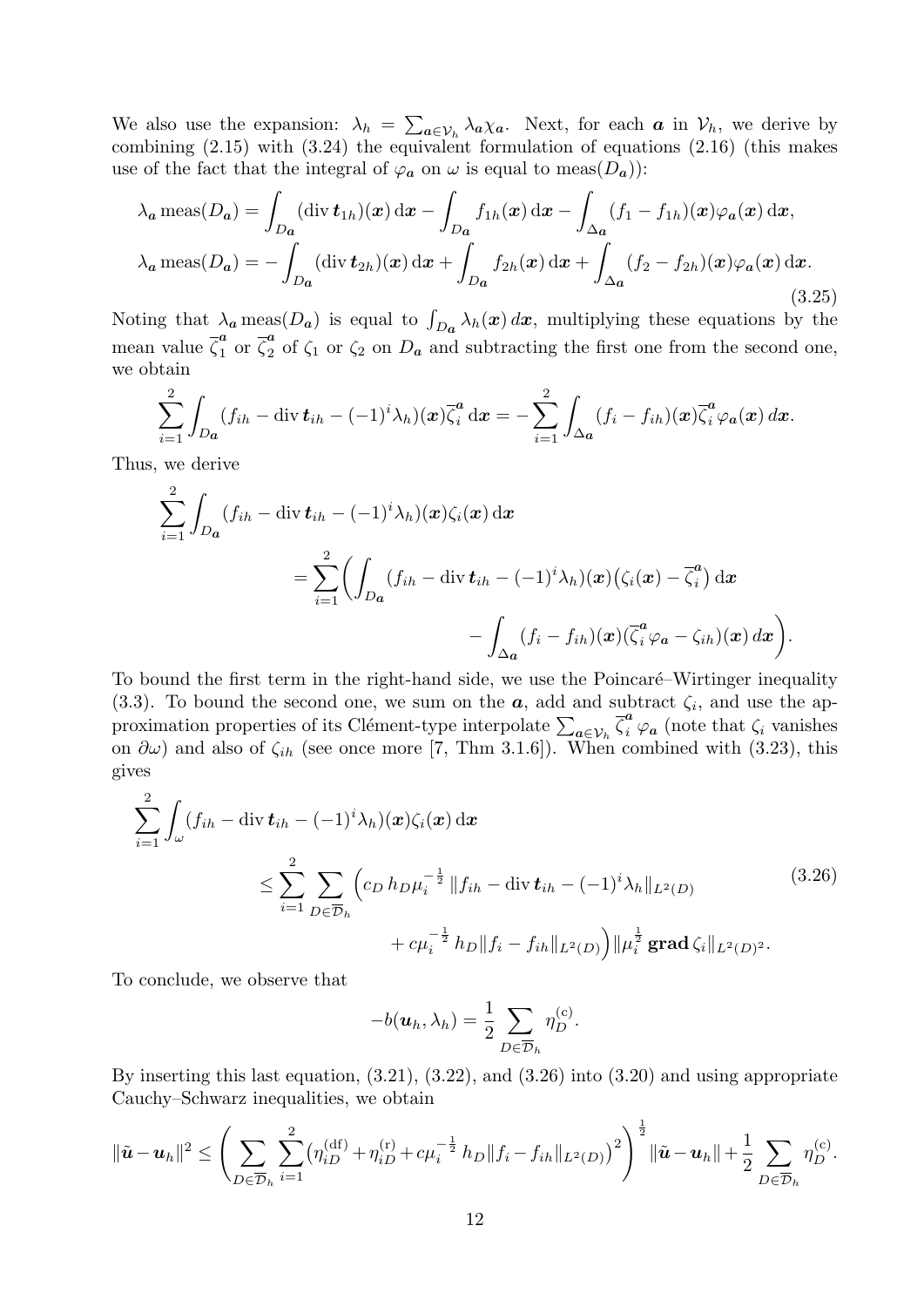Using the inequality  $ab \leq \frac{1}{2}$  $\frac{1}{2}(a^2 + b^2)$  yields the desired estimate.

**Theorem 3.4.** Assume that the data  $(f_1, f_2)$  belong to  $L^2(\omega) \times L^2(\omega)$  and that the domain  $\omega$  is convex. Then, the following a posteriori error estimate holds between the solutions  $u = (u_1, u_2)$  of problem (2.7) and  $u_h = (u_{1h}, u_{2h})$  of problem (2.11)

$$
\|\boldsymbol{u} - \boldsymbol{u}_h\| \leq \left( \sum_{D \in \overline{\mathcal{D}}_h} \left( \sum_{i=1}^2 \left( \eta_{iD}^{(df)} + \eta_{iD}^{(r)} + c \mu_i^{-\frac{1}{2}} h_D \| f_i - f_{ih} \|_{L^2(D)} \right)^2 + \eta_D^{(c)} \right) \right)^{\frac{1}{2}} + c' \left( \|g - g_h\|_{H^{\frac{1}{2}}(\partial \omega)} + \sqrt{\rho(f_1, f_2)} \|g - g_h\|_{H^{-\frac{1}{2}}_*(\partial \omega)}^{\frac{1}{2}} \right).
$$
\n(3.27)

We are also in a position to prove an upper bound for the error  $\|\lambda - \lambda_h\|_{H^{-1}(\Omega)}$ . Corollary 3.5. If the assumptions of Theorem 3.4 are satisfied, the following a posteriori error estimate holds between the solutions  $(u_1, u_2, \lambda)$  of problem  $(2.4)$  and  $(u_{1h}, u_{2h}, \lambda_h)$ of problem (2.17)

$$
\|\lambda - \lambda_h\|_{H^{-1}(\omega)}
$$
  
\n
$$
\leq 2 \max \{ \mu_1^{\frac{1}{2}}, \mu_2^{\frac{1}{2}} \} \Bigg( \sum_{D \in \overline{\mathcal{D}}_h} \Big( \sum_{i=1}^2 \big( \eta_{iD}^{(df)} + \eta_{iD}^{(r)} + c \mu_i^{-\frac{1}{2}} h_D \| f_i - f_{ih} \|_{L^2(D)} \Big)^2 + \eta_D^{(c)} \Big) \Bigg)^{\frac{1}{2}}
$$
  
\n
$$
+ c' \left( \| g - g_h \|_{H^{\frac{1}{2}}(\partial \omega)} + \sqrt{\rho(f_1, f_2)} \| g - g_h \|_{H^{-\frac{1}{2}}(\partial \omega)}^{\frac{1}{2}} \right).
$$
\n(3.28)

**Proof:** It follows from the definition of the norm of  $H^{-1}(\omega)$  that

$$
\|\lambda-\lambda_h\|_{H^{-1}(\omega)}=\sup_{\boldsymbol{v}\in H^1_0(\omega)^2}\frac{b(\boldsymbol{v},\ \lambda-\lambda_h)}{|\boldsymbol{v}|_{H^1(\omega)^2}}.
$$

Setting  $\mathbf{v} = (v_1, v_2)$ , we have

$$
b(\boldsymbol{v}, \lambda - \lambda_h) = \sum_{i=1}^2 \langle f_i, v_i \rangle - a(\boldsymbol{u}, \boldsymbol{v}) - b(\boldsymbol{v}, \lambda_h),
$$

whence

$$
b(\boldsymbol{v}, \lambda - \lambda_h) = \sum_{i=1}^2 \langle f_i, v_i \rangle - a(\boldsymbol{u}_h, \boldsymbol{v}) - b(\boldsymbol{v}, \lambda_h) - a(\boldsymbol{u} - \boldsymbol{u}_h, v).
$$

Evaluating the first three terms in the right hand-side of this equation follows exactly the same lines as in the proof of Lemma 3.3, with  $\zeta$  replaced by v (which also vanishes on  $\partial \omega$ ), while the last term obviously satisfies

$$
a(\boldsymbol{u}-\boldsymbol{u}_h,\boldsymbol{v}) \leq \|\boldsymbol{u}-\boldsymbol{u}_h\| \max\{\mu_1^{\frac{1}{2}},\mu_2^{\frac{1}{2}}\}|\boldsymbol{v}|_{H^1(\omega)^2}.
$$

Combining all this with Theorem 3.4 gives the desired estimate.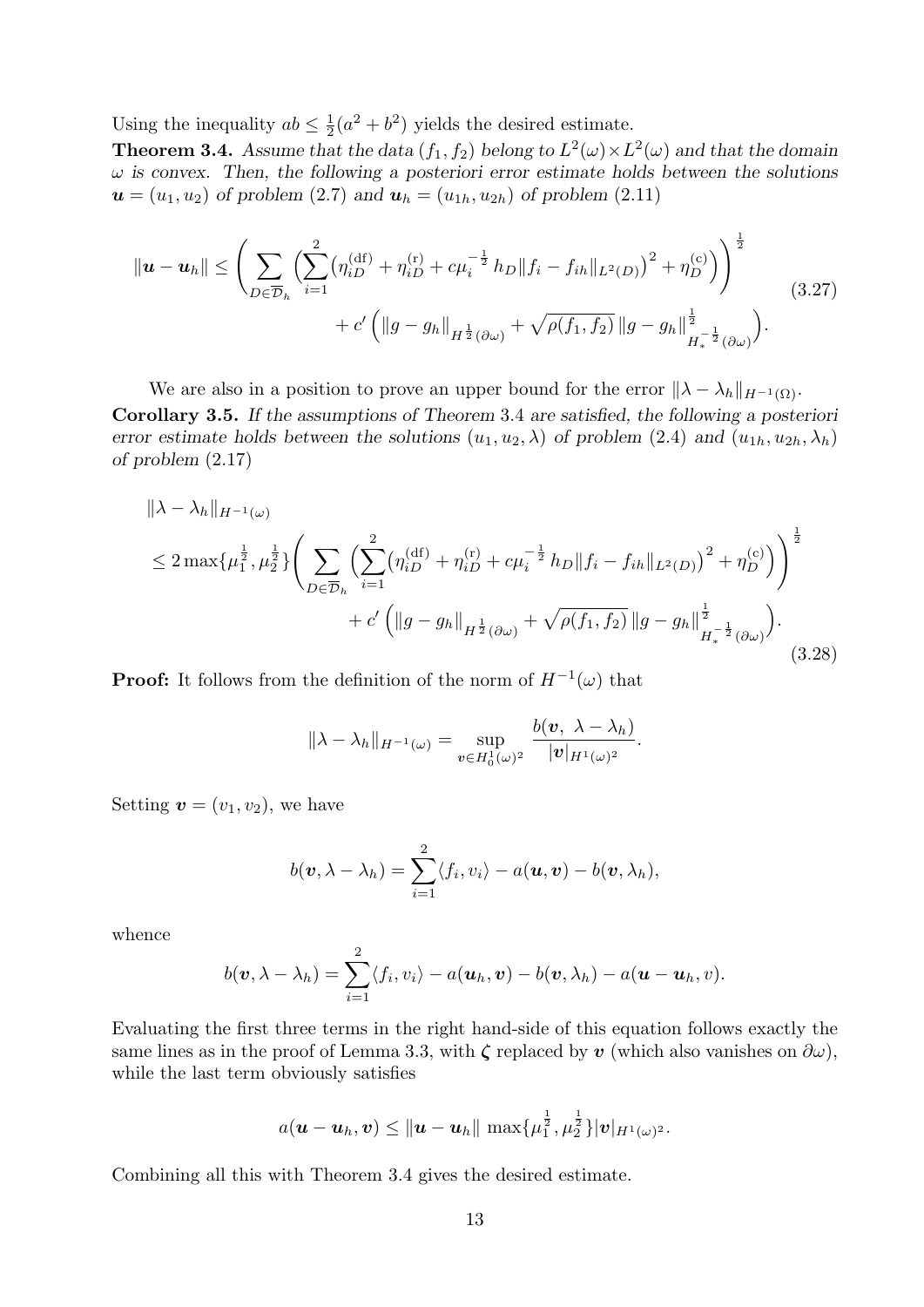#### 3.3. Upper bounds for the indicators.

We now intend to establish an upper bound of all indicators as a function of the local error. We first make complete the definition of the  $t_{ih}$ , which is needed for computing the indicators  $\eta_{iD}^{(df)}$  and  $\eta_{iD}^{(r)}$  but also for proving the next estimates. From now, we work with the functions  $t_{ih}$  satisfying (3.2) and also, on each e of  $\mathcal{E}_h \setminus \mathcal{E}_h^*$  which is an edge of the elements K and K' of  $\mathcal{T}_h$ ,

$$
(\boldsymbol{t}_{ih} \cdot \boldsymbol{n})|_e = -\frac{\mu_i}{2} \left( \partial_n (u_{ih}|_K) + (\partial_n (u_{ih}|_{K'}) \right). \tag{3.29}
$$

It follows from [15] that these equations define the  $t_{ih}$  in a unique way.

Remark 3.6. In the next proofs, we use several times the following property that we prefer to recall once: If two closed domains  $o_1$  and  $o_2$  have disjoint interiors and are such that the intersection  $\partial o_1 \cap \partial o_2$  has a positive measure, every distribution  $\varphi$  in  $H^{-1}(o_1 \cup o_2)$ satisfies √

$$
\|\varphi\|_{H^{-1}(o_1)} + \|\varphi\|_{H^{-1}(o_2)} \le \sqrt{2} \|\varphi\|_{H^{-1}(o_1 \cup o_2)}.
$$
\n(3.30)

**Proposition 3.7.** For  $i = 1$  and 2, the following bound holds for any indicator  $\eta_{iD}^{\text{(df)}}$  $iDa$ defined in (3.6),  $\mathbf{a} \in \overline{\mathcal{V}}_h$ :

$$
\eta_{iD_{\mathbf{a}}}^{(\mathrm{df})} \le c \left( \| \mu_{i}^{\frac{1}{2}} \mathbf{grad}\left(u_{i} - u_{ih}\right) \|_{L^{2}(\Delta_{\mathbf{a}})^{2}} + \| \lambda - \lambda_{h} \|_{H^{-1}(\Delta_{\mathbf{a}})} + \sum_{K \in \mathcal{T}_{\mathbf{a}}} h_{K} \| f_{i} - f_{ih} \|_{L^{2}(K)} \right).
$$
\n(3.31)

**Proof:** We only prove this bound for  $i = 1$  since its analogue for  $i = 2$  relies on exactly the same arguments. By switching to the reference triangle and using the Piola transform [9, Chap. III, Form. (4.63)], we easily derive that

$$
\forall \boldsymbol{s}_h \in \mathcal{RT}(\kappa), \quad \|\boldsymbol{s}_h\|_{L^2(\kappa)^2} \le c\,h^{\frac{1}{2}}_{\kappa}\,\|\boldsymbol{s}_h\,\cdot\,\boldsymbol{n}\|_{L^2(\partial \kappa)}.
$$

Applying this formula to  $s_h = \mu_1^{\frac{1}{2}}$  grad  $u_{1h} + \mu_1^{-\frac{1}{2}} t_{1h}$  (since grad  $u_{1h}$  is constant on  $\kappa$ , it belongs to  $\mathcal{RT}(\kappa)$ , we obtain

$$
\eta_{1D_{\bm{a}}}^{(df)} \leq c \sum_{\kappa \in \mathcal{S}_h, \kappa \subset D_{\bm{a}}} h_{\kappa}^{\frac{1}{2}} \left\| (\mu_1^{\frac{1}{2}} \mathbf{grad} \, u_{1h} + \mu_1^{-\frac{1}{2}} \bm{t}_{1h}) \cdot \bm{n} \right\|_{L^2(\partial \kappa)}.
$$

Note from (3.2) and (3.29) that  $(\mu_1^{\frac{1}{2}} \mathbf{grad} u_{1h} + \mu_1^{-\frac{1}{2}} t_{1h}) \cdot n$  vanishes on all edges  $e$  in  $\mathcal{E}_h^*$ and is equal to  $\frac{\mu_1}{2}$  times the jump of  $\partial_n u_{1h}$  on edges of  $\mathcal{E}_h \setminus \mathcal{E}_h^*$ . Denoting by  $\mathcal{L}_a$  the set of edges of elements of  $\mathcal{T}_h$  that contain  $\boldsymbol{a}$ , this yields

$$
\eta_{1D_{\bm{a}}}^{(df)} \le c \sum_{\ell \in \mathcal{L}_{\bm{a}}} h_{\ell}^{\frac{1}{2}} \|\mu_1^{\frac{1}{2}} [\partial_n u_{1h}]_{\ell} \|_{L^2(\ell)},
$$
\n(3.32)

where  $h_\ell$  denotes the length of  $\ell$  and  $[\cdot]_\ell$  the jump through  $\ell$ . To bound these last terms, we write the residual of the Laplace equation associated with  $u_1 - u_{1h}$ . It reads, for any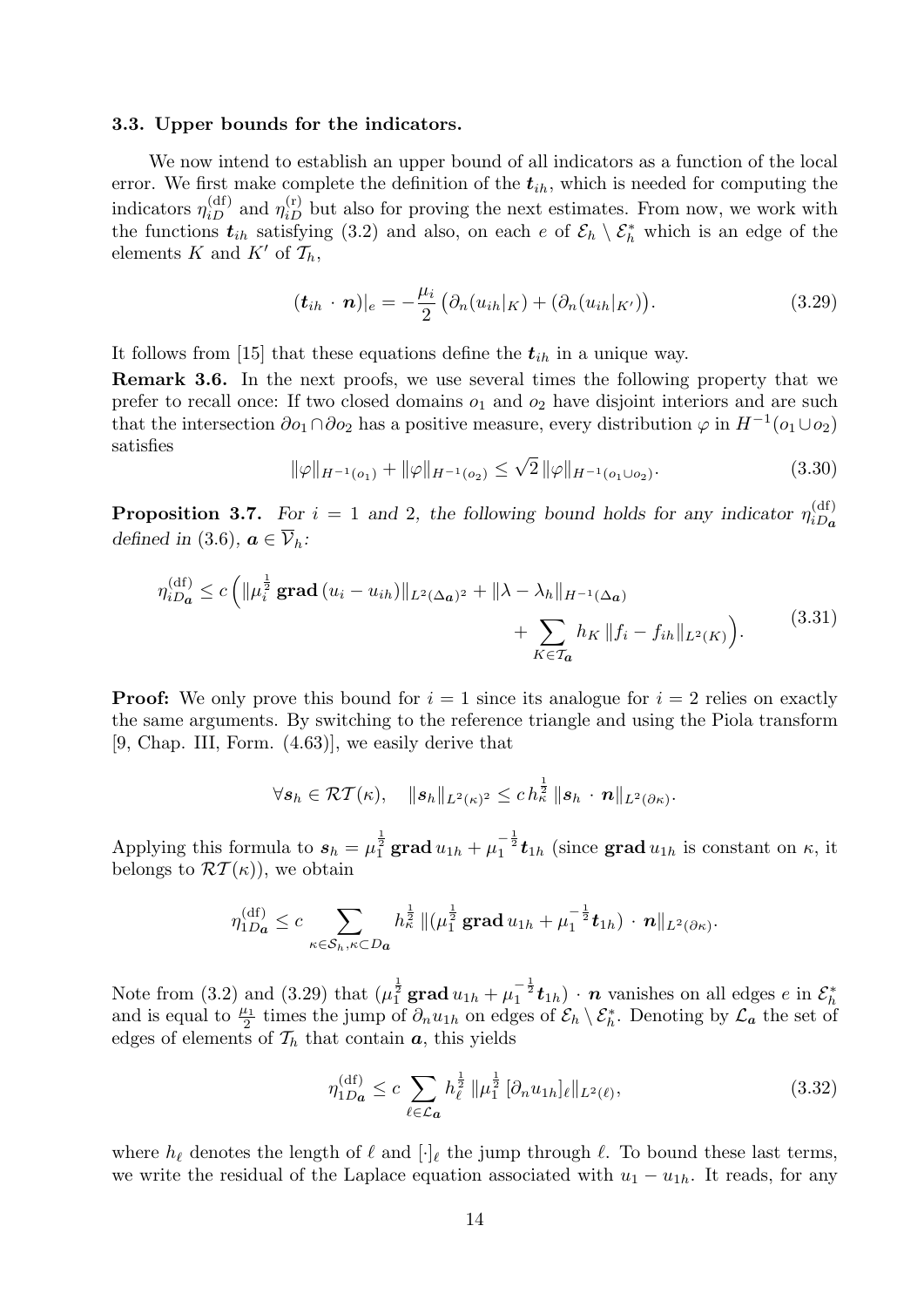v in  $H_0^1(\Omega)$ :

$$
\mu_1 \int_{\omega} \mathbf{grad} \, (u_1 - u_{1h})(\mathbf{x}) \cdot (\mathbf{grad} \, v)(\mathbf{x}) \, d\mathbf{x}
$$
\n
$$
= \sum_{K \in \mathcal{T}_h} \Biggl( \int_K (f_{1h} + \lambda_h)(\mathbf{x}) v(\mathbf{x}) \, d\mathbf{x} + \int_K (f_1 - f_{1h})(\mathbf{x}) v(\mathbf{x}) \, d\mathbf{x} + \int_K (\lambda - \lambda_h)(\mathbf{x}) v(\mathbf{x}) \, d\mathbf{x} + \frac{1}{2} \sum_{\ell \in \mathcal{L}_K} \int_{\ell} \mu_1 \, [\partial_n u_1]_{\ell}(\tau) v(\tau) \, d\tau \Biggr),
$$

where  $\mathcal{L}_K$  denotes the set of edges of K which are not contained in  $\partial \omega$ . Thus, fully standard arguments (see [17, §1.2]) lead first to the estimate (note that  $\Delta u_{1h}$  is zero on each K)

$$
h_K \|f_{1h} + \mu_1 \Delta u_{1h} + \lambda_h \|_{L^2(K)} \le c \left( \|\mu_1 \operatorname{grad} (u_1 - u_{1h})\|_{L^2(K)^2} + \|\lambda - \lambda_h\|_{H^{-1}(K)} + h_K \|f_1 - f_{1h}\|_{L^2(K)} \right), \tag{3.33}
$$

and second, if  $\ell$  is shared by two elements K and  $K'$ ,

$$
h_{\ell}^{\frac{1}{2}} \|\mu_1^{\frac{1}{2}} \left[\partial_n u_{1h}\right]_{\ell} \|_{L^2(\ell)} \leq c \left( \|\mu_1^{\frac{1}{2}} \operatorname{grad}\left(u_1 - u_{1h}\right) \|_{L^2(K \cup K')^2} + \|\lambda - \lambda_h\|_{H^{-1}(K \cup K')} + h_K \|\|f_1 - f_{1h}\|_{L^2(K')} \right).
$$

By inserting this last estimate into (3.32), we obtain the desired bound.

**Proposition 3.8.** For  $i = 1$  and 2, the following bound holds for any indicator  $\eta_{iD}^{(r)}$  $iD_{\boldsymbol{a}}$ defined in (3.7),  $\mathbf{a} \in \overline{\mathcal{V}}_h$ :

$$
\eta_{iD_{\mathbf{a}}}^{(r)} \le c \left( \|\mu_{i}^{\frac{1}{2}} \mathbf{grad}\left(u_{i}-u_{ih}\right)\|_{L^{2}(\Delta_{\mathbf{a}})^{2}} + \|\lambda - \lambda_{h}\|_{H^{-1}(\Delta_{\mathbf{a}})} + \sum_{K \in \mathcal{T}_{\mathbf{a}}} h_{K} \|f_{i} - f_{ih}\|_{L^{2}(K)} \right).
$$
\n(3.34)

**Proof:** There also, we only prove this bound for  $i = 1$ . We first observe that

$$
\eta_{1D_{\bm{a}}}^{(r)} \le c \left( \sum_{K \subset \mathcal{T}_{\bm{a}}} h_K \mu_1^{-1} \| f_{1h} - \text{div } \bm{t}_{1h} + \lambda_h \|_{L^2(K)}^2 \right)^{\frac{1}{2}}.
$$

Next we use the triangle inequality

$$
||f_{1h} - \operatorname{div} \boldsymbol{t}_{1h} + \lambda_h||_{L^2(K)} \le ||f_{1h} + \mu_1 \Delta u_{1h} + \lambda_h||_{L^2(K)} + \mu_1^{\frac{1}{2}} ||\mu_1^{\frac{1}{2}} \Delta u_{1h} + \mu_i^{-\frac{1}{2}} \operatorname{div} \boldsymbol{t}_{ih}||_{L^2(K)}.
$$

The first term is bounded in (3.33), while evaluating the second one relies on a standard inverse inequality and (3.31).

**Proposition 3.9.** The following bound holds for any non-zero indicator  $\eta_D^{(c)}$  defined in  $(3.8), D \in \overline{\mathcal{D}}_h$ :

$$
\eta_D^{(c)} \le c \sigma(f_1, f_2, g) \left( \|u_1 - u_{1h}\|_{L^2(D)} + \|u_2 - u_{2h}\|_{L^2(D)} + \|\lambda - \lambda_h\|_{H^{-1}(D)} \right). \tag{3.35}
$$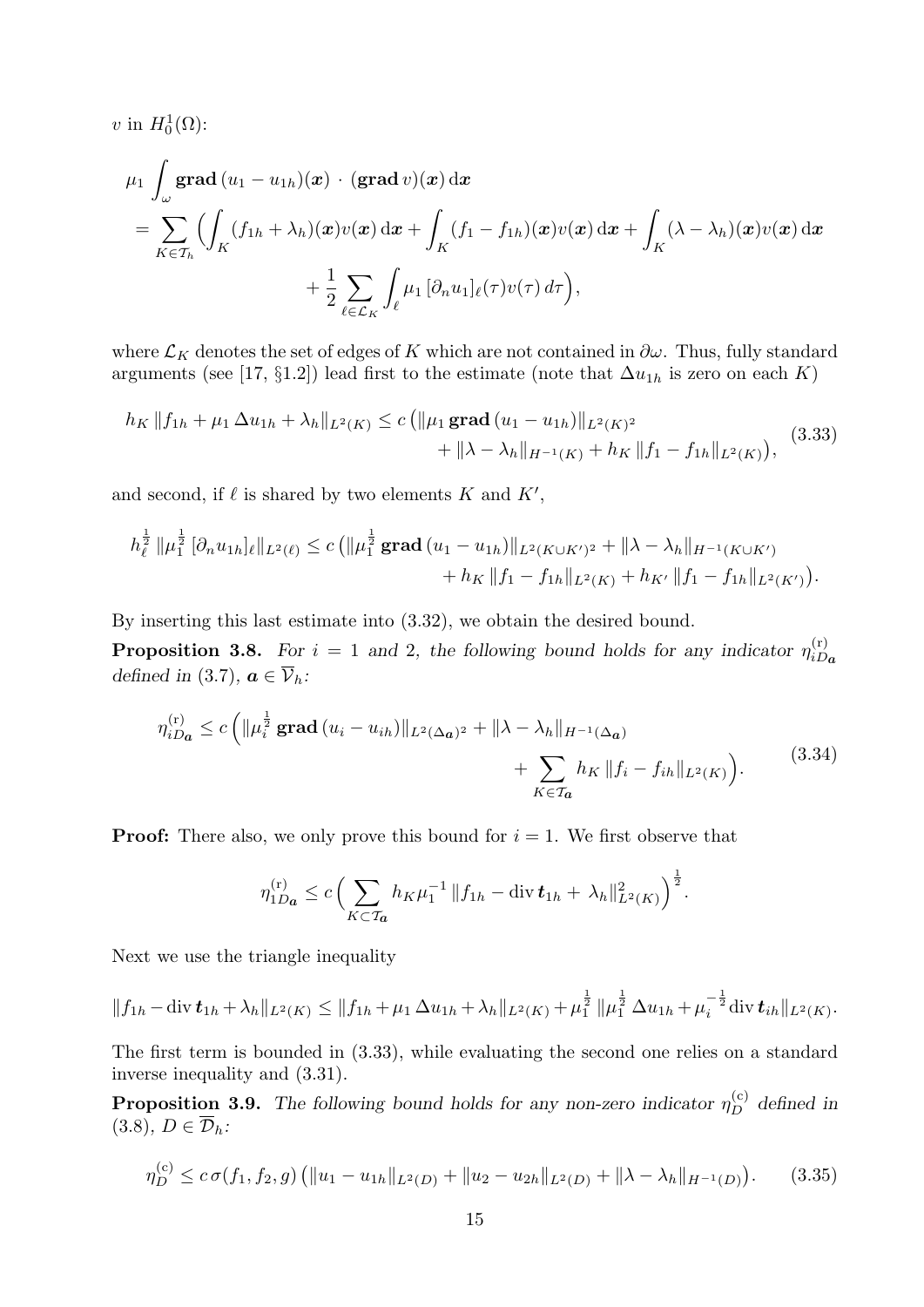where the constant  $\sigma(f_1, g_2, g)$  is given for  $s > 0$  by

$$
\sigma(f_1, f_2, g) = ||f_1||_{H^{-1}(\omega)} + ||f_2||_{H^{-1}(\omega)} + ||g||_{H^{\frac{1}{2}+s}(\partial \omega)}.
$$
\n(3.36)

**Proof:** Assume that  $\eta_D^{(c)}$  is not zero. Thus D belongs to  $\mathcal{D}_h$ . Since both  $\lambda_h$  and  $u_{1h} - u_{2h}$ are nonnegative on D, it follows from [17, Lemma 3.3] that, if  $\psi_D$  is the "bubble" function which is affine on each element  $\kappa$  of  $S_h$  contained in D, is equal to 1 in the internal vertex  $\boldsymbol{a}$  of D and vanishes on  $\partial D$ ,

$$
\eta_D^{(c)} \leq c \int_D (u_{1h} - u_{2h})(\boldsymbol{x}) \lambda_h(\boldsymbol{x}) \psi_D(\boldsymbol{x}) d\boldsymbol{x}.
$$

Thus, using the third line of problem (1.1), we derive

$$
\eta_D^{(c)} \le c \left( \Big| \int_D (u_{1h} - u_{2h})(\mathbf{x}) (\lambda - \lambda_h)(\mathbf{x}) \psi_D(\mathbf{x}) d\mathbf{x} \Big| + \Big| \int_D ((u_1 - u_2) - (u_{1h} - u_{2h}))(\mathbf{x}) \lambda(\mathbf{x}) \psi_D d\mathbf{x} \Big| \right).
$$

This yields

$$
\eta_D^{(c)} \le c \left( \|\lambda - \lambda_h\|_{H^{-1}(D)} |(u_{1h} - u_{2h}) \psi_D|_{H^1(D)} + ( \|u_1 - u_{1h}\|_{L^2(D)} + \|u_2 - u_{2h}\|_{L^2(D)}) \|\lambda \psi_D\|_{L^2(D)} \right).
$$
\n(3.37)

By switching to the reference element and noting from  $(3.9)$  that, if D coincides with  $D_a$ ,  $(u_{1h} - u_{2h})(a)$  is zero, we obtain

$$
|(u_{1h} - u_{2h})\psi_D|_{H^1(D)} \le c |u_{1h} - u_{2h}|_{H^1(D)}.
$$

It follows from standard arguments that, for any  $s > 0$ ,

$$
|u_{1h}|_{H^1(\omega)} + |u_{2h}|_{H^1(\omega)} \le c \left( \|f_1\|_{H^{-1}(\omega)} + \|f_2\|_{H^{-1}(\omega)} + \|g\|_{H^{\frac{1}{2}+s}(\partial\omega)} \right).
$$

Inserting this and the bound for  $\|\lambda\|_{L^2(\omega)}$  stated in (2.5) into (3.37) leads to the desired estimate.

Remark 3.10. The same arguments as previously yield that, in estimate (3.35), each quantity  $||u_i - u_{ih}||_{L^2(D)}$ ,  $i = 1$  and 2, can be replaced by  $h_D |u_i - u_{ih}|_{H^1(D)}$ , whence the modified estimate

$$
\eta_D^{(c)} \le c \sigma(f_1, f_2, g) \left( h_D | u_1 - u_{1h} |_{H^1(D)} + h_D | u_2 - u_{2h} |_{H^1(D)} + ||\lambda - \lambda_h||_{H^{-1}(D)} \right). \tag{3.38}
$$

**Remark 3.11.** It must be noted that the constants c which appear in  $(3.31)$ ,  $(3.34)$  and (3.35) only depend on the constants  $c_D^{(PW)}$  and  $c_D^{(PF)}$  which are introduced in (3.3) and (3.4), respectively, on the coefficents  $\mu_1$  and  $\mu_2$ , and also on the regularity parameter  $\sigma$  of the family of triangulations  $(\mathcal{T}_h)_h$ . We have not made this dependence explicit for simplicity.

# 3.4. Conclusions.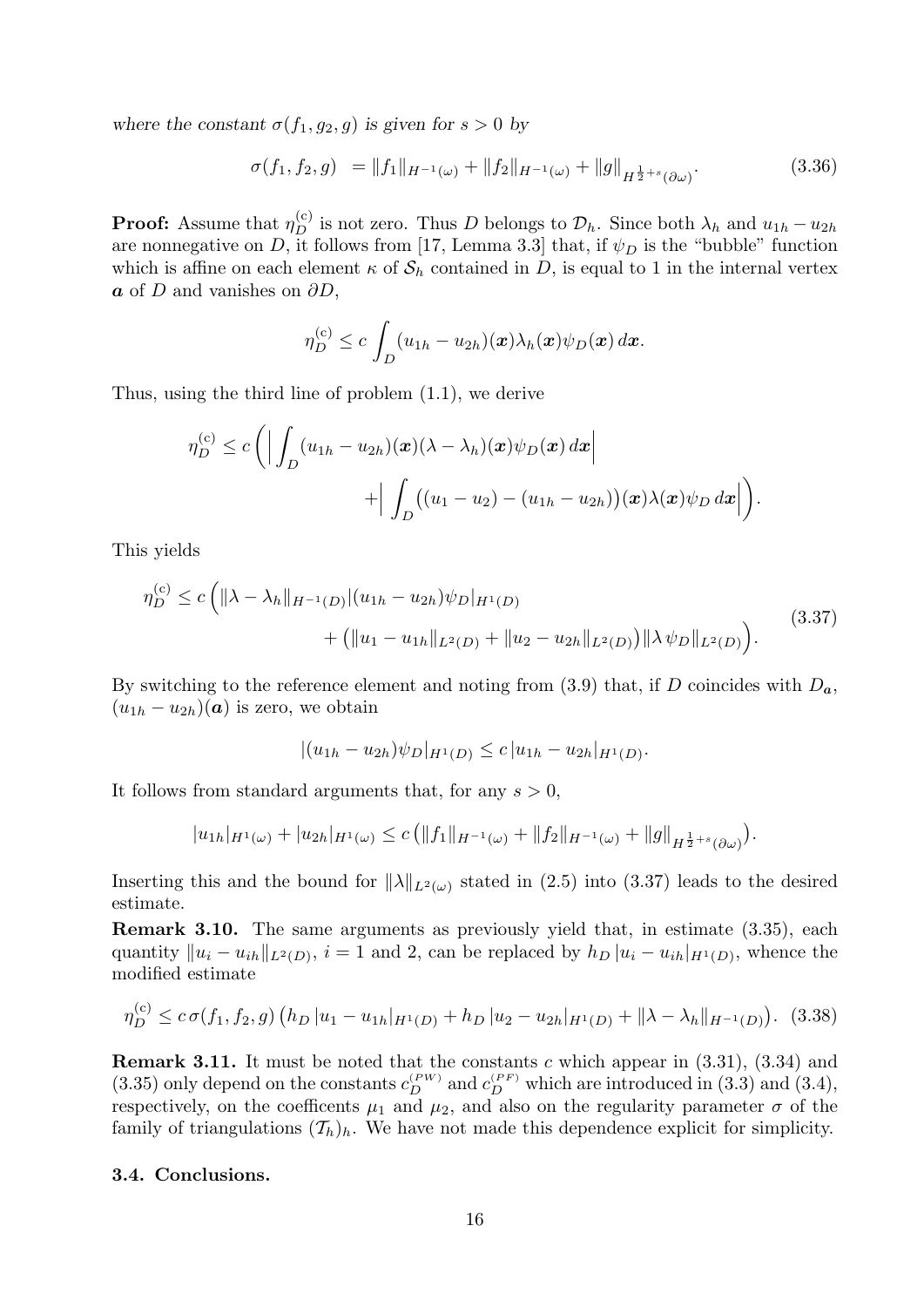Let us assume for a while that the  $f_{ih}$  coincide with the  $f_i$  and that  $g_h$  coincides with g. In this case, estimates (3.27) and (3.28) read

$$
\|\mathbf{u} - \mathbf{u}_h\| + \frac{1}{2} \min\{\mu_1^{-\frac{1}{2}}, \mu_2^{-\frac{1}{2}}\} \|\lambda - \lambda_h\|_{H^{-1}(\omega)}
$$
  
\$\leq 2 \bigg(\sum\_{D \in \overline{\mathcal{D}}\_h} \bigg(\sum\_{i=1}^2 \big(\eta\_{iD}^{(\mathrm{df})} + \eta\_{iD}^{(\mathrm{r})}\big)^2 + \eta\_D^{(\mathrm{c})}\bigg)\bigg)^{\frac{1}{2}}\$}. (3.39)

It must be noted that no unknown constant appears in this estimate. Moreover, when compared with the local estimates stated in Proposition 3.7 and 3.8

$$
\max\{\eta_{iD_{\bm{a}}}^{(\mathrm{df})},\eta_{iD_{\bm{a}}}^{(r)}\} \le c\left(\|\mu_{i}^{\frac{1}{2}}\mathbf{grad}\left(u_{i}-u_{i\hbar}\|_{L^{2}(\Delta_{\bm{a}})^{2}}+\|\lambda-\lambda_{\hbar}\|_{H^{-1}(\Delta_{\bm{a}})}\right),\right. (3.40)
$$

it appears that error indicators  $\eta_{iD_{\alpha}}^{\text{(df)}}$  $\eta_{iD_{a}}^{\text{(df)}}$  and  $\eta_{iD}^{\text{(r)}}$  $i_{iD_a}^{(r)}$  are optimal quantities for evaluating the error in a sharp way. On the other hand, when comparing (3.35) or (3.38) with (3.40), the indicators  $\eta_D^{(c)}$  are not fully optimal according to the criteria for variational equations, but our results seem the best possible ones for variational inequalities (see [3, Thms 7.2  $\&$ 7.5] and [11, §4] for very similar results in different frameworks). In any case, numerical experiments below confirm the observation of Remark 3.1 that these indicators are negligible. Moreover estimates (3.31), (3.34) and (3.35) are local, in the sense that each indicator associated with a domain  $D$  is bounded by the error in a small neighbourhood of  $D$ . So, these indicators should provide an efficient tool for mesh adaptivity.

Remark 3.12. It can be seen from the proof of Lemma 3.3 that the a posteriori error estimates (3.27) and (3.28) hold for any  $t_{ih}$  satisfying (3.2) only on the edges e of  $\mathcal{E}_h^*$  which lie on the boundary of some D in  $\mathcal{D}_h$ . On the other hand, the following choice of  $t_{ih}$  is proposed in [18]:

1)  $t_{ih} \cdot n$  is given by (3.2) on such edges e of  $\mathcal{E}_h^*$  which lie on the boundary of some D in  $\mathcal{D}_h$ ;

2)  $t_{ih} \cdot n$  on the edges which lie in the interior of some D in  $\overline{\mathcal{D}}_h$  or on the boundary  $\partial \omega$  is given so that

$$
\lambda_a \text{meas}(\kappa) = \int_{\kappa} (\text{div } \mathbf{t}_{1h})(\mathbf{x}) \, \mathrm{d}\mathbf{x} - \int_{\kappa} f_{1h}(\mathbf{x}) \, \mathrm{d}\mathbf{x} - \int_{K^{\kappa}} (f_1 - f_{1h})(\mathbf{x}) \varphi_a(\mathbf{x}) \, \mathrm{d}\mathbf{x},
$$
\n
$$
\lambda_a \text{meas}(\kappa) = -\int_{\kappa} (\text{div } \mathbf{t}_{2h})(\mathbf{x}) \, \mathrm{d}\mathbf{x} + \int_{\kappa} f_{2h}(\mathbf{x}) \, \mathrm{d}\mathbf{x} + \int_{K^{\kappa}} (f_2 - f_{2h})(\mathbf{x}) \varphi_a(\mathbf{x}) \, \mathrm{d}\mathbf{x}
$$
\n(3.41)

for all  $\kappa$  in  $\mathcal{S}_h$  contained in  $D_a$ . Here the elements  $K^{\kappa}$  denote triangles forming a partition of  $\Delta_a$  obtained by dividing each K in  $\mathcal{T}_a$  into two triangles by joining a and the opposite edge midpoint and each  $K^{\kappa}$  contains  $\kappa$ . It follows from [18, §7] that such  $t_{ih}$  exist and can be constructed locally in each  $\overline{\mathcal{D}}_h$  by only prescribing the given degrees of freedom (fluxes through the edges). In particular, no (local) linear system solution is necessary. Even if we do not prove the analogues of estimates (3.31) and (3.34) for the indicators associated with these modified  $t_{ih}$ , numerical experiments [18] indicate that they are sharper than the previous ones (i.e., the constant  $c$  in  $(3.31)$  and  $(3.34)$  should be smaller). For this reason, we make this new choice of the  $t_{ih}$  in our numerical calculations.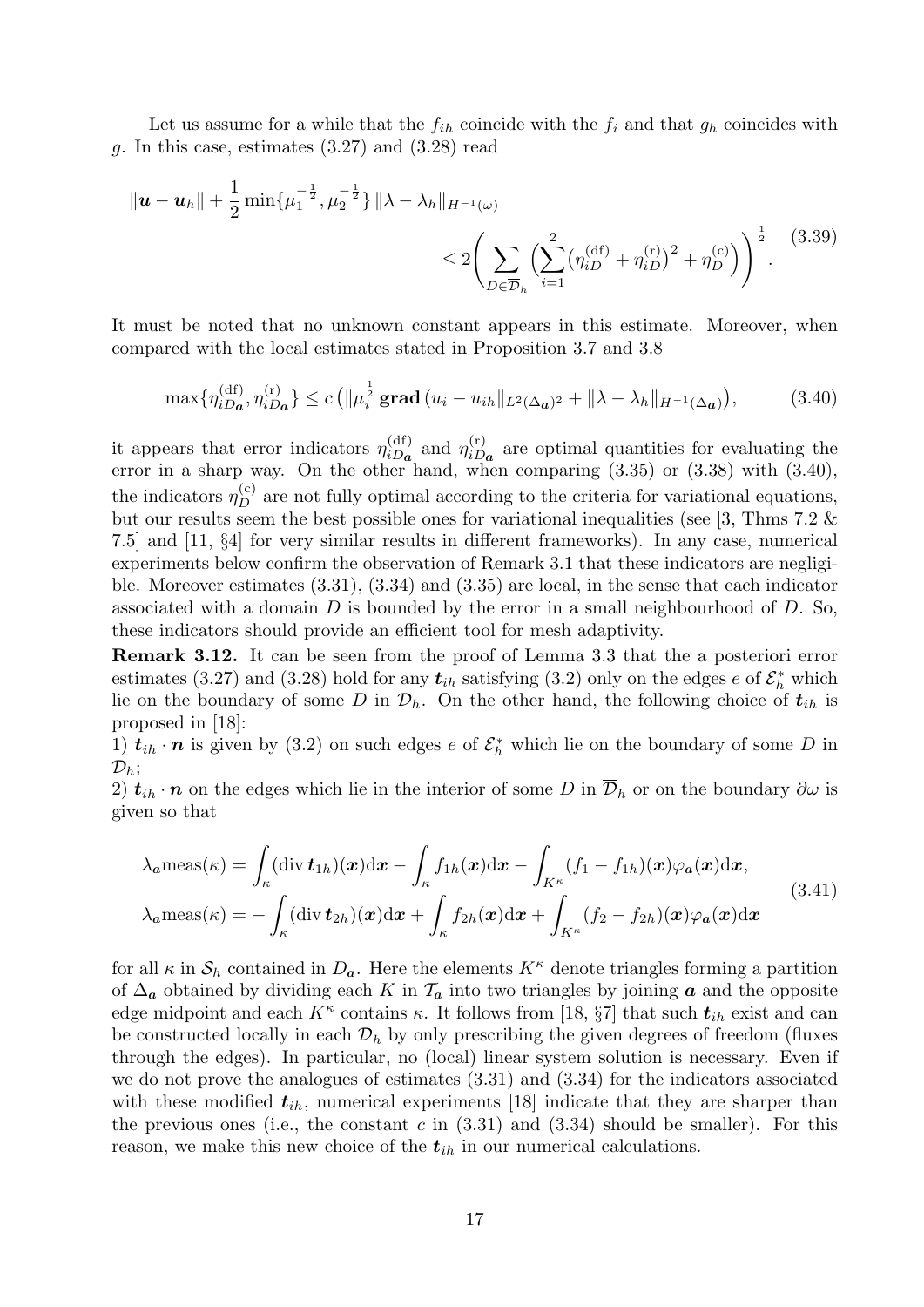#### 4. Numerical experiments.

The numerical simulations that we now present have been performed using the code FreeFem $++$  due to Hecht and Pironneau, see [10]. In all cases, the implementation is made as follows:

• We first solve the reduced discrete problem  $(2.11)$  via the primal-dual active set strategy. Details on this algorithm can be found in [12].

• Next, we compute the action  $\lambda_h$  as a solution of a linear system with diagonal matrix. More precisely, it follows from (2.16) that the coefficients  $\lambda_a, a \in V_h$ , are given by

$$
\lambda_a \operatorname{meas}(D_a) = \mu_1 \int_{\omega} (\operatorname{grad} u_{1h})(x) \cdot (\operatorname{grad} \varphi_a)(x) dx - \int_{\omega} f_1(x) \varphi_a(x) dx. \tag{4.1}
$$

Note that only the mesh  $\mathcal{T}_h$  is involved in this problem, so that mesh adaptivity can be realized via standard methods.

**Remark 4.1.** A still less expensive way of computing  $u_{1h}$  and  $u_{2h}$  relies on the following observation: When setting  $u_+ = \mu_1 u_1 + \mu_2 u_2$  and  $u_- = u_1 - u_2$ , problem (1.1) is equivalent to the system

$$
\begin{cases}\n-\Delta u_+ = f_1 + f_2 & \text{in } \omega, \\
u_+ = \mu_1 g & \text{on } \partial \omega,\n\end{cases}
$$
\n(4.2)

and

$$
\begin{cases}\n-\Delta u_{-} - \left(\frac{1}{\mu_{1}} + \frac{1}{\mu_{2}}\right)\lambda = \frac{1}{\mu_{1}}f_{1} - \frac{1}{\mu_{2}}f_{2} & \text{in } \omega, \\
u_{-} \ge 0, \quad \lambda \ge 0, \quad \lambda u_{-} = 0 & \text{in } \omega, \\
u_{-} = g & \text{on } \partial \omega,\n\end{cases}
$$
\n(4.3)

where the two unknowns  $u_+$  and  $u_-$  are completely uncoupled. Of course, we use these new unknowns for the computation. But we have preferred to present the analysis of the discretization in the initial formulation, in view of the extensions to more than two membranes and also to the contact between shells.

**Remark 4.2.** In the implementation of the discretization, each term  $\langle f_i, v_{ih} - u_{ih} \rangle$  in problem (2.11) is as usual replaced by  $\langle f_{ih}, v_{ih} - u_{ih} \rangle$ . In this case, the constant c which appears in (3.27) is simply the Poincaré–Wirtinger constant  $c_D^{(PW)}$ .

Mesh adaptivity is performed according to the following simple strategy:

• Initialization step: We first choose the initial mesh  $\mathcal{T}_h^0$  such that the errors on the data  $||f_i - f_{ih}||_{L^2(\omega)}$  and  $||g - g_h||_{H^{\frac{1}{2}}(\partial \omega)}$  are smaller than a given tolerance  $\eta^*$ .

• Adaptation step: Given the triangulation  $\mathcal{T}_h^n$ , we compute the solution  $(u_{1h}^n, u_{2h}^n, \lambda_h^n)$ , next the corresponding indicators  $\eta_{iD}^{(df)}$ ,  $\eta_{iD}^{(r)}$ , and  $\eta_{D}^{(c)}$  together with their sum  $\eta_D$ . Then we construct a new triangulation  $\mathcal{T}_h^{n+1}$  $\mathcal{D}_h^{n+1}$  such that the diameter of any element in  $\mathcal{D}_h^{n+1}$  $\binom{n+1}{h}$  (with obvious notation) which contains or is contained in an element D of  $\mathcal{D}_h^n$  is proportional to the diameter of D times the ratio  $\overline{\eta}/\eta_D$ , where  $\overline{\eta}$  is the mean value of the  $\eta_D$ . We refer to [8, Chap. 21] for the way of constructing such a mesh.

Of course, the adaptation step is iterated either a fixed number of times or until the total estimate becomes smaller than the tolerance  $\eta^*$ .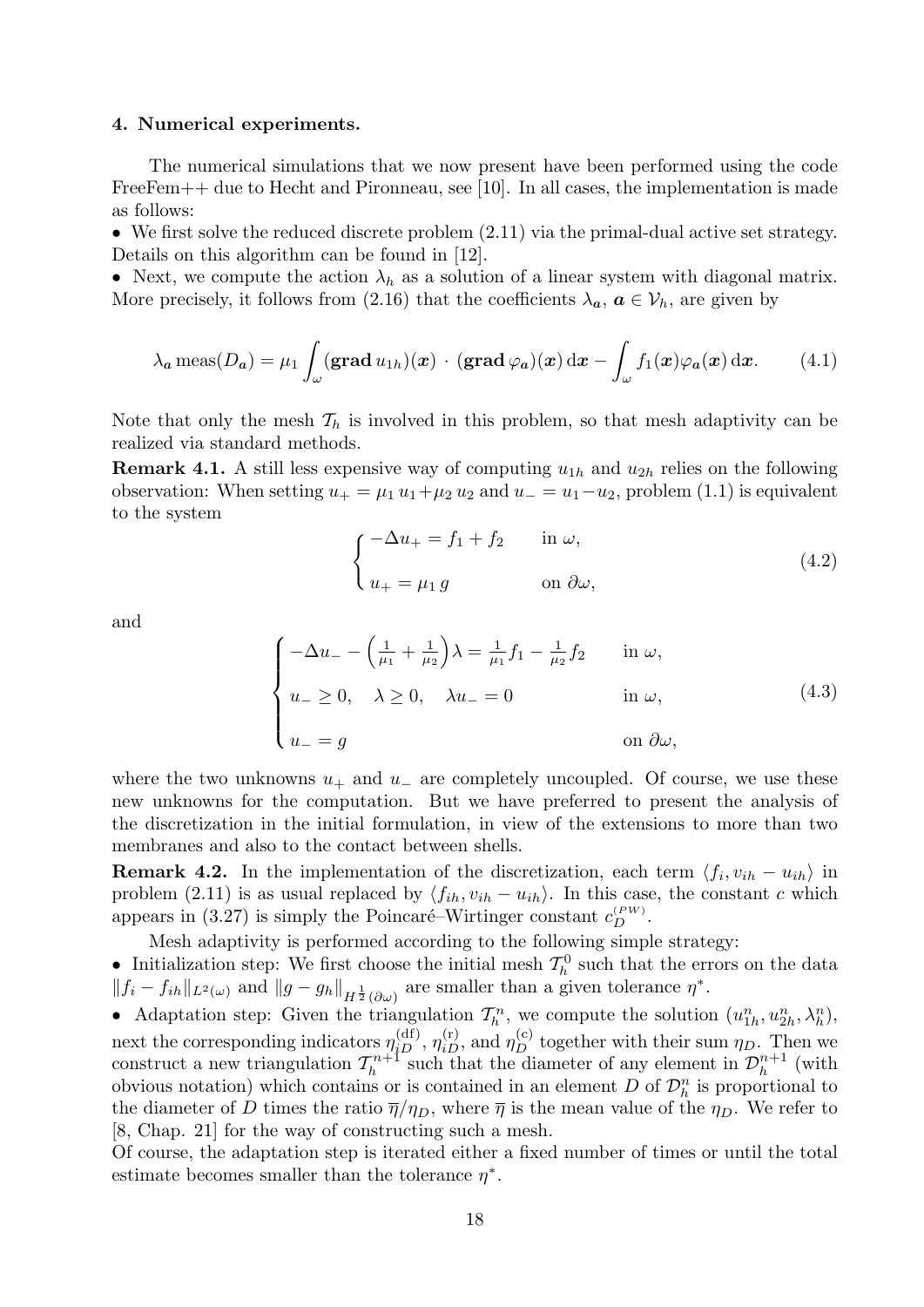## 4.1. Case of a given solution.

In a first step, we work with a given solution in a disk in order to check the good convergence properties of the discretization and the efficiency of the error indicators. Let  $\omega$  denote the disk with centre  $(0,0)$  and radius 1. We use the polar coordinates  $(r, \theta)$  on ω.

We take  $\mu_1$  and  $\mu_2$  equal to 1 for simplicity. The datum g on the boundary is now a positive constant. We consider the triple  $(u_1, u_2, \lambda)$  given by, for  $0 \le \theta \le 2\pi$ ,

$$
u_1(r,\theta) = g(2r^2 - 1), \qquad 0 \le r \le 1,
$$
\n(4.4)

$$
u_2(r,\theta) = \begin{cases} g(2r^2 - 1), & 0 \le r \le \frac{1}{\sqrt{2}}, \\ g(1-r)(2r^2 - 1), & \frac{\sqrt{2}}{\sqrt{2}-1}, & \frac{1}{\sqrt{2}} \le r \le 1, \end{cases}
$$
(4.5)

$$
\lambda(r,\theta) = \begin{cases} 2g, & 0 \le r \le \frac{1}{\sqrt{2}}, \\ 0, & \frac{1}{\sqrt{2}} \le r \le 1. \end{cases}
$$
(4.6)

Equivalently, this triple coincides with the solution of system (1.1) for the data  $f_1$  and  $f_2$ given by

$$
f_1(r,\theta) = \begin{cases} -10g, & 0 \le r \le \frac{1}{\sqrt{2}}, \\ -8g, & \frac{1}{\sqrt{2}} \le r \le 1, \end{cases}
$$
(4.7)

$$
f_2(r,\theta) = \begin{cases} -6g, & 0 \le r \le \frac{1}{\sqrt{2}},\\ -g \frac{1+8r-18r^2}{r} \frac{\sqrt{2}}{\sqrt{2}-1}, & \frac{1}{\sqrt{2}} \le r \le 1. \end{cases}
$$
(4.8)

The displacements  $u_1$  and  $u_2$  of the membranes in the plane  $y = 0$ , with g equal to 0.05, are presented in Figure 1.



Figure 1. Displacements of the two membranes

Only for this experiment, we do not perform the initialization step in the adaptivity process, in order to bring to light the influence of the discontinuities of the data  $f_1$  and  $f_2$ on the computation. Note that a particular attention had to be paid so that the meshes approximate correctly, with increasing level of refinement, the two circles  $r = 1$  and  $r = \frac{1}{\sqrt{2}}$  $\frac{1}{2}$ . Thus, since the action  $\lambda$  is only non-zero on the disk  $r \leq \frac{1}{\sqrt{2}}$  $\frac{1}{2}$  and constant on this disk,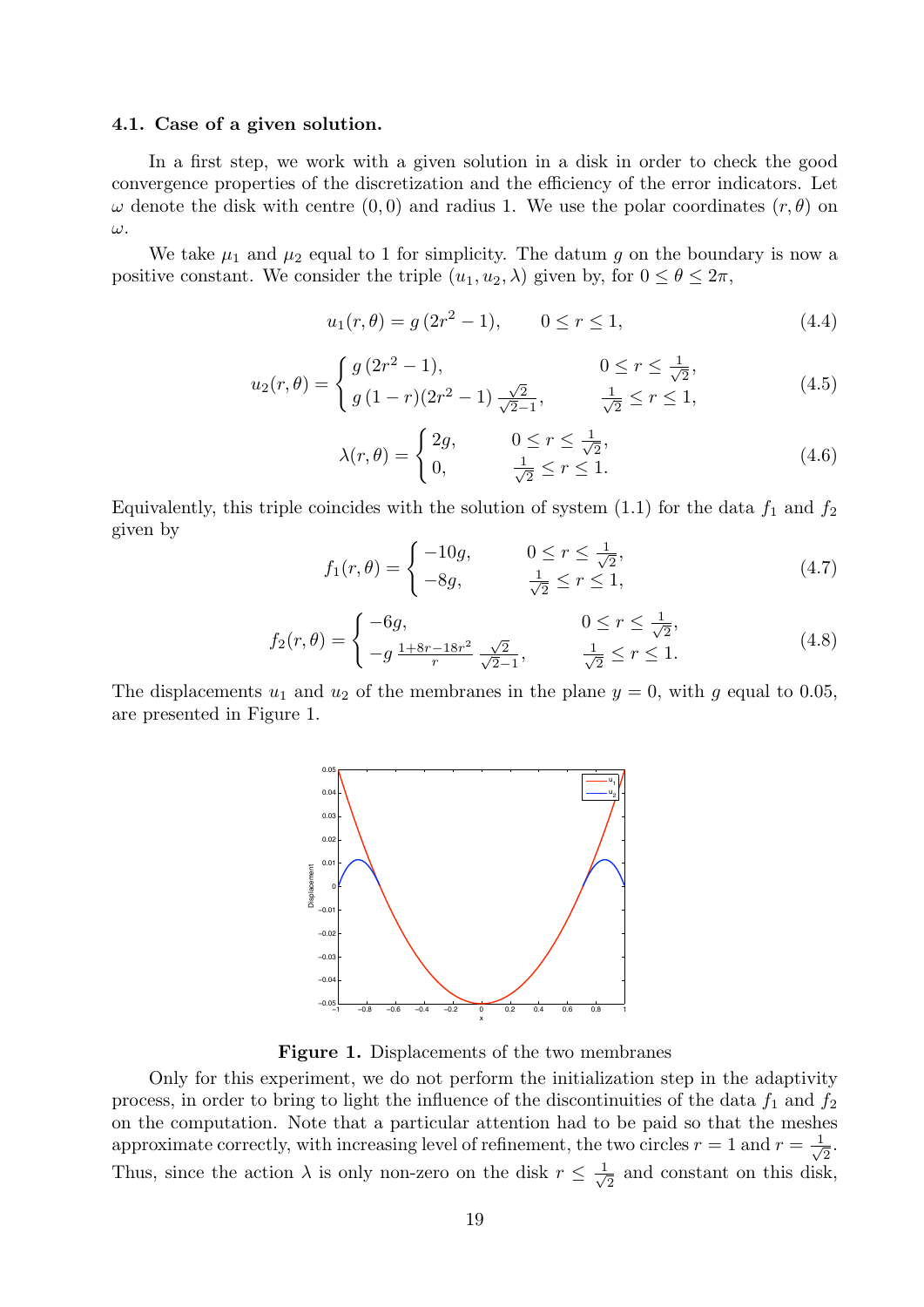the error  $\|\lambda - \lambda_h\|_{H^{-1}(\omega)}$  is negligible in comparison of  $\|\mathbf{u} - \mathbf{u}_h\|$ , so that we omit it on the next figures.

Denoting by  $\beta_h$  the cardinality of  $\overline{\mathcal{V}}_h$ , i.e., the number of vertices of all K in  $\mathcal{T}_h$ , we first present in the left part of Figure 2 the curves of the error  $\|\mathbf{u} - \mathbf{u}_h\|$  and different estimators as a function of  $\beta_h$  in a sequence of uniformly refined meshes. In particular, the  $\mathcal{O}(h)$  a priori error estimate of Section 2 is confirmed: The experimental order of convergence, defined as

$$
\frac{\log e_h^n - \log e_h^{h-1}}{\frac{1}{2} \left( \log \beta_h^{n-1} - \log \beta_h^n \right)},
$$

where  $e_h^n$  is the error  $\|\bm{u}-\bm{u}_h\|$  on the mesh  $\mathcal{T}_h^n$  and with obvious notation for the  $\beta_h^n$ , is here close to 1.



Figure 2. Actual and estimated errors

The right part of Figure 2 presents the same curves but now both for uniform and adapted meshes. It can be observed that, since the solution is regular, the gain due to mesh adaptivity is very weak. We give the precise values of the errors and the convergence order for different values of  $\beta_h$  in Table 1, for uniformly refined meshes.

| Number of vertices | $\ \boldsymbol{u} - \boldsymbol{u}_h\ $ | Convergence order |
|--------------------|-----------------------------------------|-------------------|
| 649                | 0.0315                                  | 1.0341            |
| 2513               | 0.0158                                  | 1.0198            |
| 9889               | 0.0079                                  | 1.0108            |
| 39233              | 0.0040                                  | 1.0056            |
| 156289             | 0.0020                                  | 1.0029            |

**Table 1.** Error and convergence order as a function of  $\beta_h$ 

We also clearly see that the a posteriori error estimator  $\eta_h$  in Theorem 3.4, namely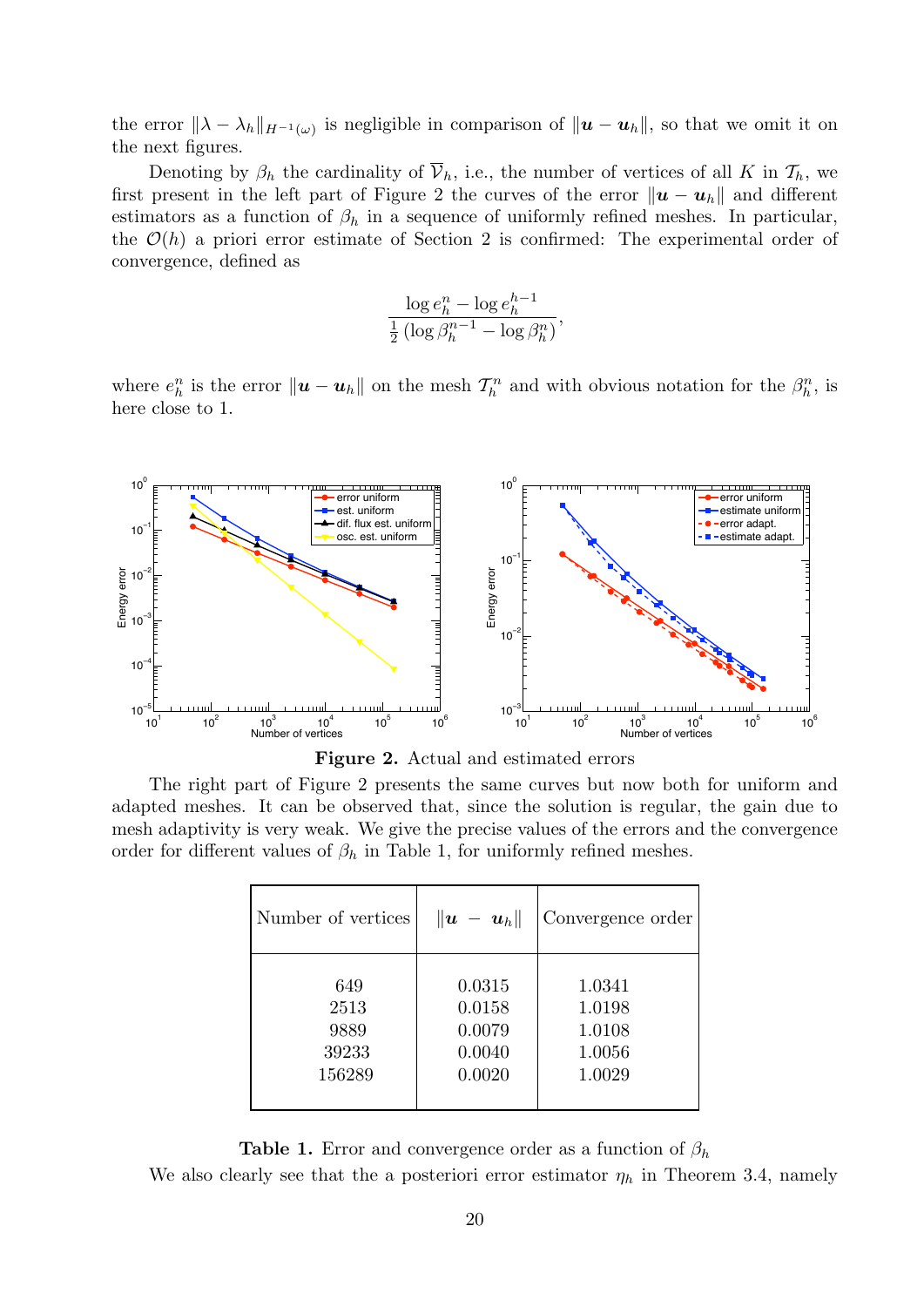the quantity

$$
\eta_h = \left(\sum_{D \in \overline{\mathcal{D}}_h} \left(\sum_{i=1}^2 \left(\eta_{iD}^{(\mathrm{df})} + \eta_{iD}^{(\mathrm{r})} + c_D^{(PW)} h_D \right \| f_i - f_{ih} \|_{L^2(D)}\right)^2 + \eta_D^{(\mathrm{c})}\right)^{\frac{1}{2}},\tag{4.9}
$$

provides an upper bound for the error  $\|\boldsymbol{u} - \boldsymbol{u}_h\|$ . This is illustrated in Figure 3, where the corresponding effectivity index, i.e., the ratio  $\eta_h/||\mathbf{u}-\mathbf{u}_h||$ , is given both for uniformly refined and adapted meshes.



**Figure 3.** Effectivity index as a function of  $\beta_h$ 

Moreover, it can be observed that, even on a coarse mesh (nearly uniform mesh with  $\beta_h = 173$ ), the local error indicators provide a good evaluation of the error distribution, see Figure 4 where the distribution of the error is presented in the left part and the error indicators are presented in the right part.



Figure 4. Actual and estimated error distributions

To conclude with this experiment, we briefly describe the comparative behaviours of the four parts of  $\eta_h$ , obviously denoted by  $\eta_h^{\text{(df)}}$  $\eta_h^{\text{(df)}}, \, \eta_h^{\text{(r)}}$  $\mathcal{E}_h^{({\rm r})},\ \mathcal{E}_h^{({\rm d})}$  $h^{(q)}$  for the term involving the data  $f_1$  and  $f_2$ , and  $\eta_h^{(c)}$  $h^{(c)}$ .

(i) For coarse meshes, the data oscillation estimator  $\varepsilon_h^{(d)}$  $h^{(q)}$  dominates the other ones but,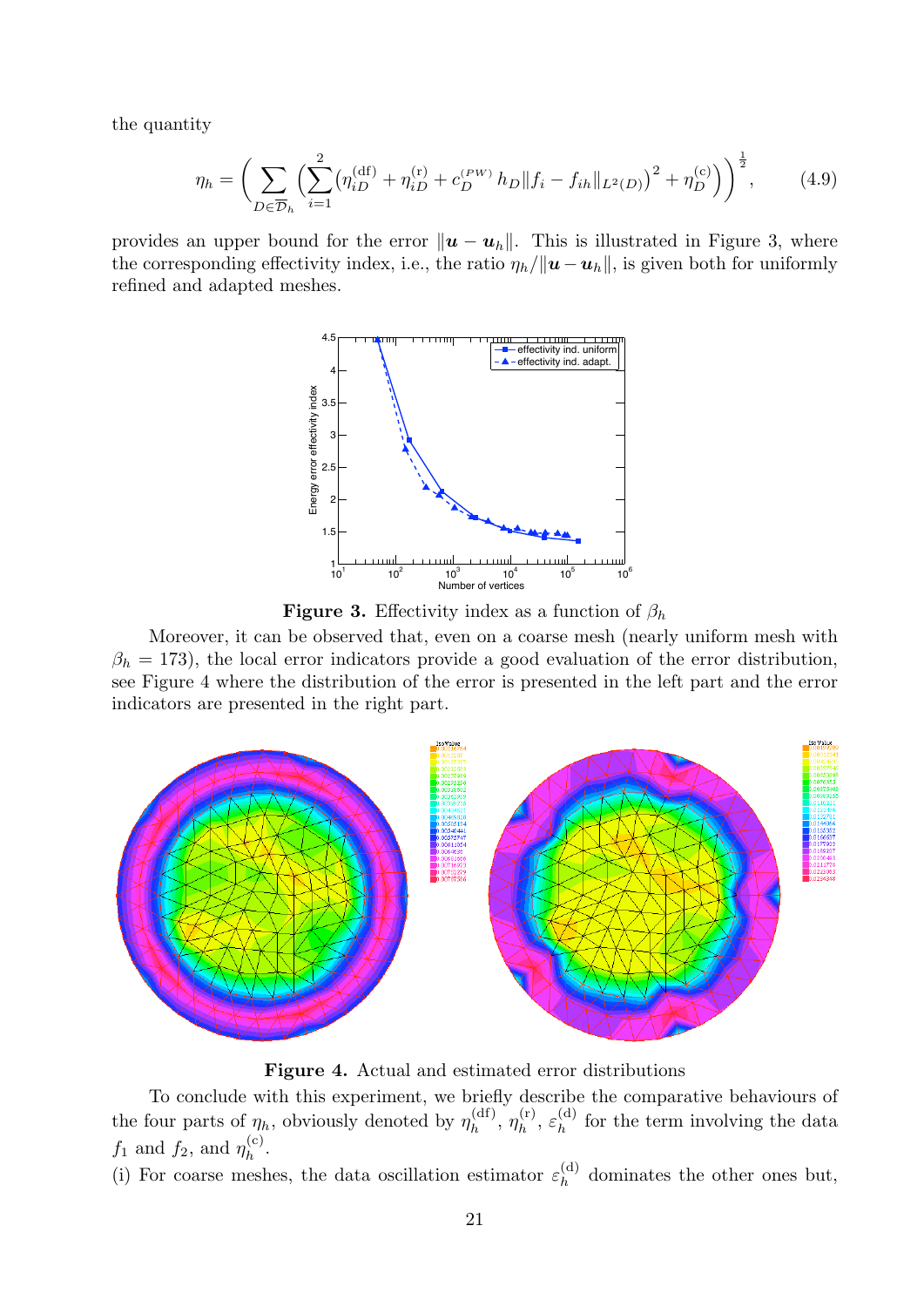since the  $f_i$  are pieewise regular,  $\varepsilon_h^{(d)}$  $\lambda_h^{(q)}$  converges by one order faster and gets negligible for fine meshes. We note that the local quantities  $c_D^{(PW)} h_D || f_i - f_{ih} ||_{L^2(D)}$  are only nonzero in the second membrane and for  $r > 1/\sqrt{2}$ . This is also the reason for the increased value of the effectivity index on coarse meshes and its rapid decrease towards the optimal value of one.

(ii) The crucial contribution of  $\eta_h$  turns out to be given by  $\eta_h^{\text{(df)}}$  $h^{(01)}$ .

(iii) The contact error estimator  $\eta_h^{(c)}$  $h_h^{(c)}$  is four orders of magnitude smaller than  $\eta_h$  on coarse meshes and it decays very rapidly.

(iv) The residual error estimators  $\eta_h^{(r)}$  $h^{(r)}$  are zero thanks to the chosen construction of the equilibrated fluxes proposed in Remark 3.12.

Finally, it can be checked that the lack of optimality of the estimator  $\eta_h^{(c)}$  $h^{(c)}$  (see Section 3.4) is negligible: Indeed, all indicators  $\eta_D^{(c)}$  are smaller than  $10^{-21}$ .

# 4.2. Case of unknown solutions.

We now make use of the adaptivity strategy described at the beginning of this section to compute the adapted mesh and the corresponding solution in the two following cases.

(i) The domain  $\omega$  is the rectangle

$$
\omega = ]0, 2[ \times ]0, 1[.
$$
\n(4.10)



**Figure 5.** The displacements and action in the case  $(4.10) - (4.11)$ 

We now take  $\mu_1$  equal to 1 and  $\mu_2$  equal to 5. The data  $f_1, f_2$  are constant, but the boundary condition  $q$  is not. More precisely, we take

$$
f_1(x,y) = -1 \quad \text{and} \quad f_2(x,y) = 0 \quad \text{on } \omega, \qquad g(x,y) = 0.1 \times x \quad \text{on } \partial \omega. \tag{4.11}
$$

It can be noted that, before displacements, the membranes are in contact on the edge  $x = 0$  but not elsewhere. Even these geometry and data are very simple, they correspond to several realistic situations.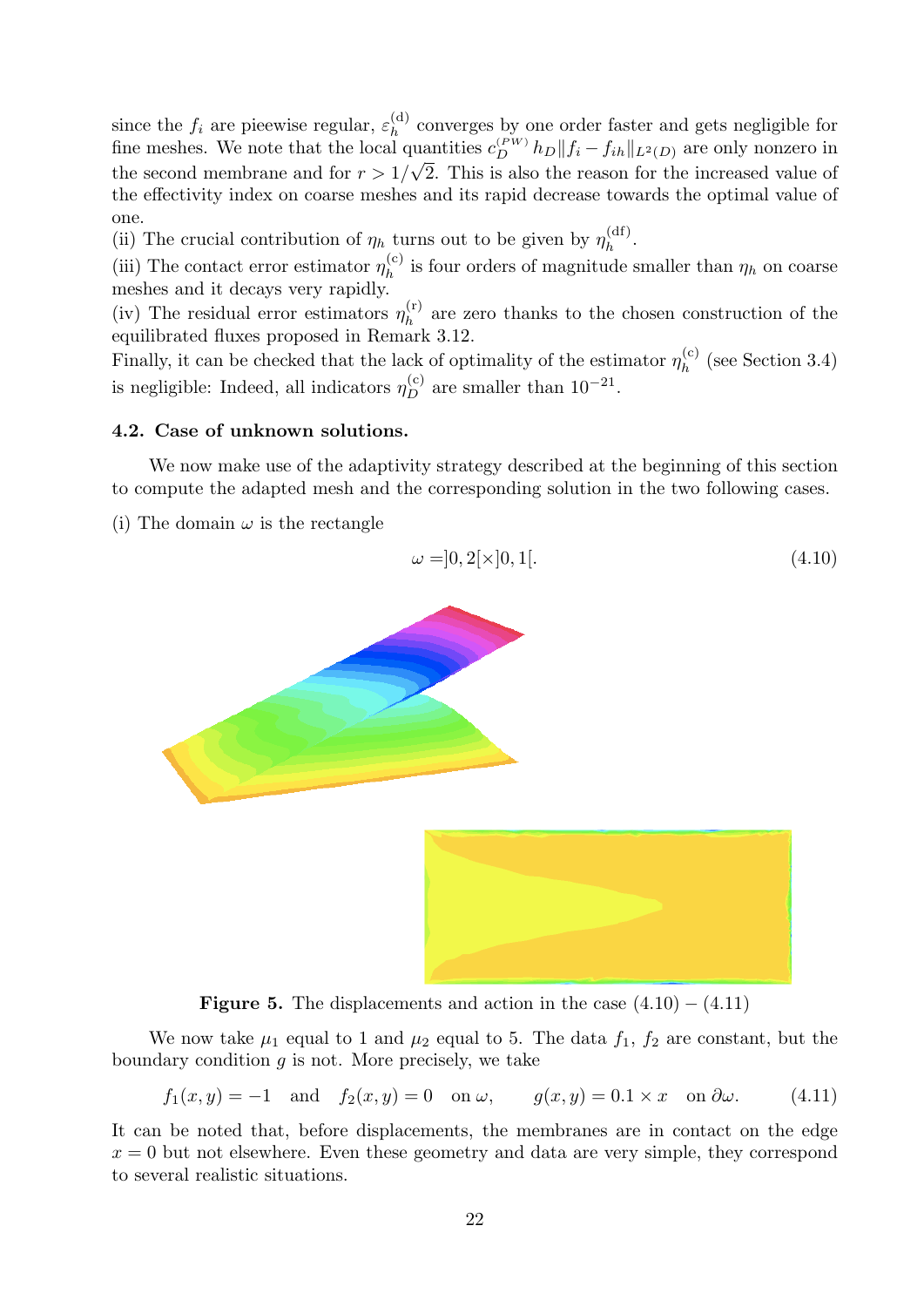Figure 5 presents the displacements  $u_{1h}$  and  $u_{2h}$  (top part) and also the isovalues of the action  $\lambda_h$  (bottom part) for the geometry in (4.10) and the data in (4.11). Note that the contact zone is easy to identify from these drawings.

(ii) The domain  $\omega$  is now not convex:

$$
\Omega = ]0, 3[\times]0, 1[\bigcup]1, 2[\times[1, 2[. \tag{4.12})
$$

The coefficients  $\mu_1$  and  $\mu_2$  are both equal to 1. The three data  $f_1$ ,  $f_2$ , and g are now given by

$$
f_1(x,y) = 0 \quad \text{on } \omega \qquad \text{and} \qquad f_2(x,y) = \begin{cases} 5 & \text{if } (x,y) \in ]\frac{5}{4}, \frac{7}{4}[\times ]\frac{1}{4}, \frac{3}{4}[, \\ 0 & \text{elsewhere,} \end{cases} \tag{4.13}
$$
\n
$$
g(x,y) = 0.05 \quad \text{on } \partial \omega.
$$

Figure 6 presents the same surfaces and curves as Figure 5, but now for the geometry in (4.12) and the data in (4.13). Figure 7 presents the adapted mesh (after 10 iterations of the adaptation step), also for these new data.



**Figure 6.** The displacements and action in the case  $(4.12) - (4.13)$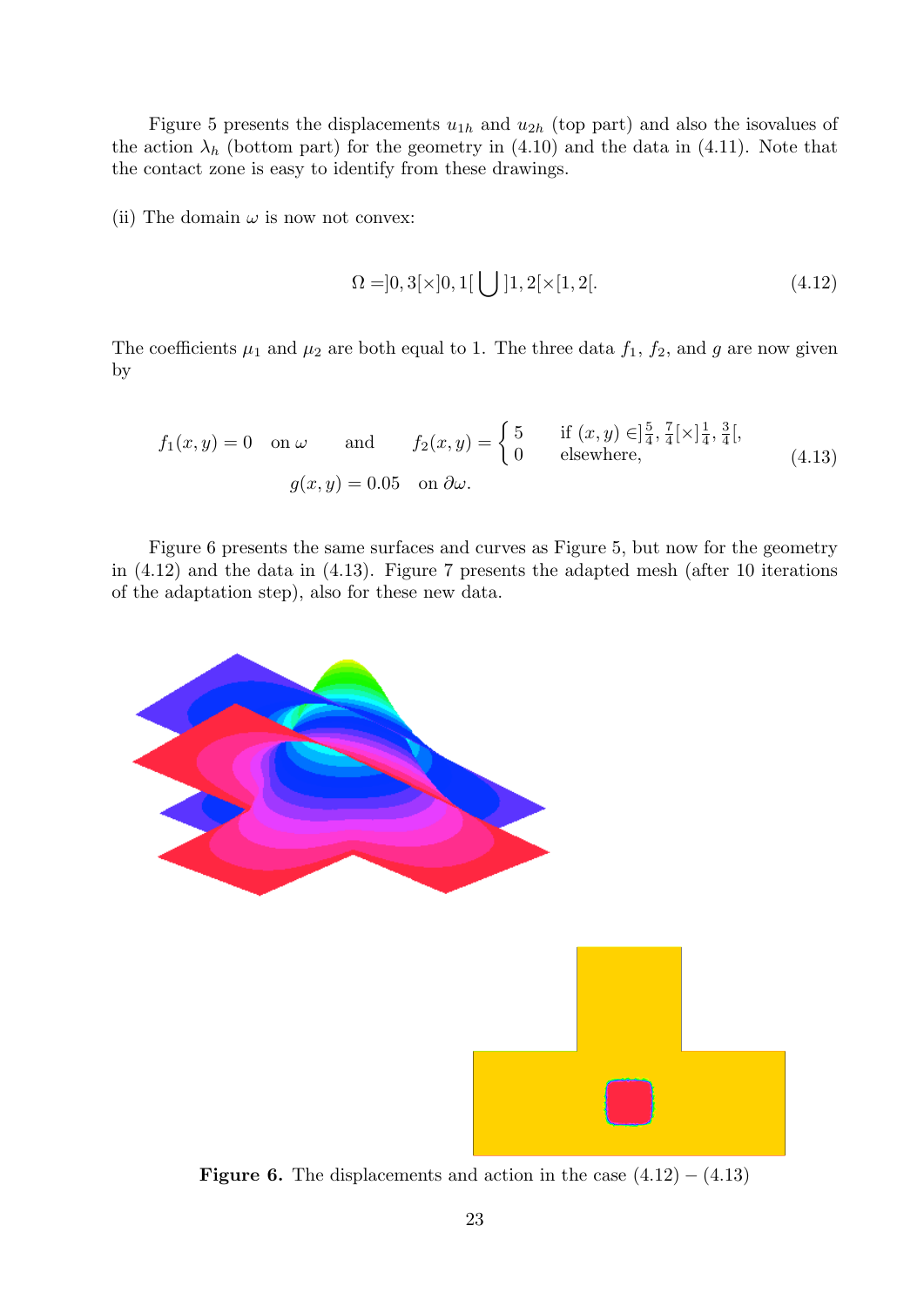

**Figure 7.** The adapted mesh in the case  $(4.12) - (4.13)$  with  $\mu_1 = \mu_2 = 1$ 

To conclude, we present the adapted mesh, for the same data in (4.13) and again after 10 iterations of the adaptation step, but now with  $\mu_1$  equal to 1 and  $\mu_2$  equal to 5. Indeed, it appears from several computations that identifying the contact zone is more difficult with different tension coefficients, see problem  $(4.3)$ .



**Figure 8.** The adapted mesh in the case  $(4.12) - (4.13)$  with  $\mu_1 = 1$  and  $\mu_2 = 5$